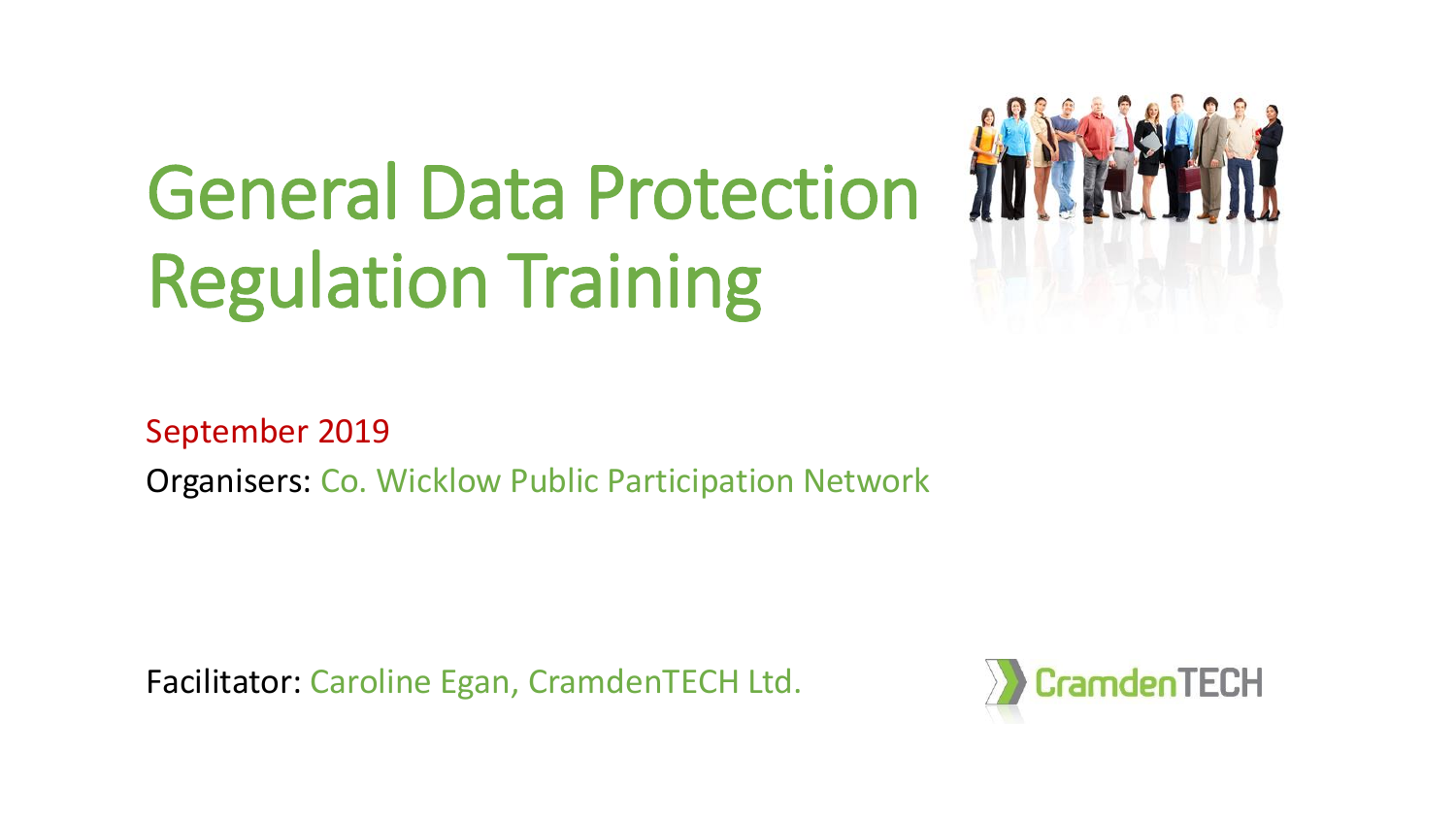### **Topics**

- Demonstrating Compliance Toolbox
- The Data Protection Act 2018 quick takeaways
- Bases for Processing Personal Data Re-cap
- Data Protection Principles and Data Subject Rights Re-cap
- Data Protection Policy general
- Privacy Policy/Statement
- Subject Access Request Policy
- Information Security Policy
- General Data Processing Audit Data Protection Commission's Checklist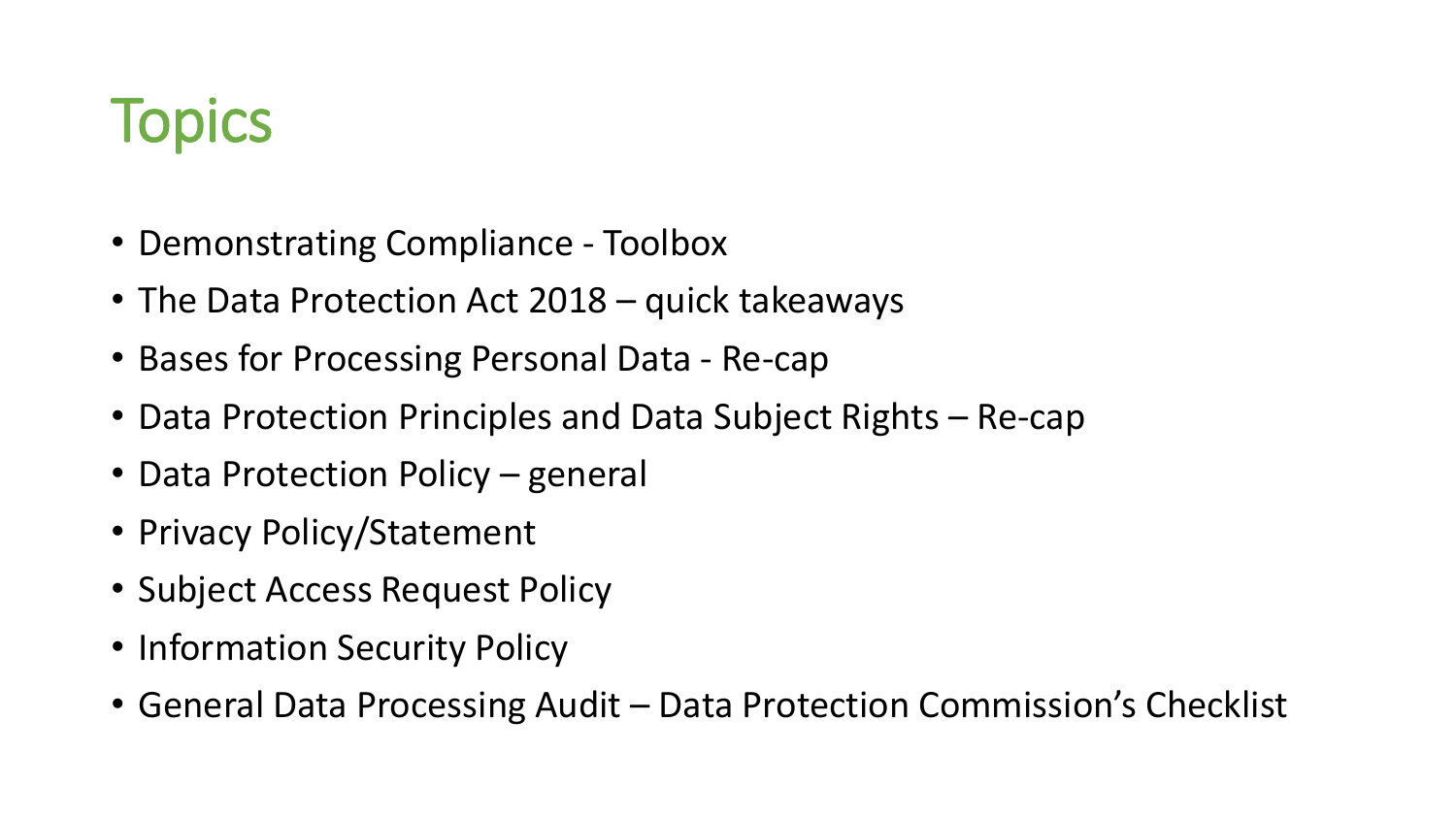# The GDPR & Data Protection Act 2018– Quick **Overview**

- Data Protection Policy plus additional policies (information security)
- Privacy Policy/Statement
- Data Processing Log/Matrix
- Staff, Volunteer & Committee Member Training
- Analysis of data files/records delete as necessary
- Analyse Emailing Marketing Database
- Put Data Processing Agreements in place with processors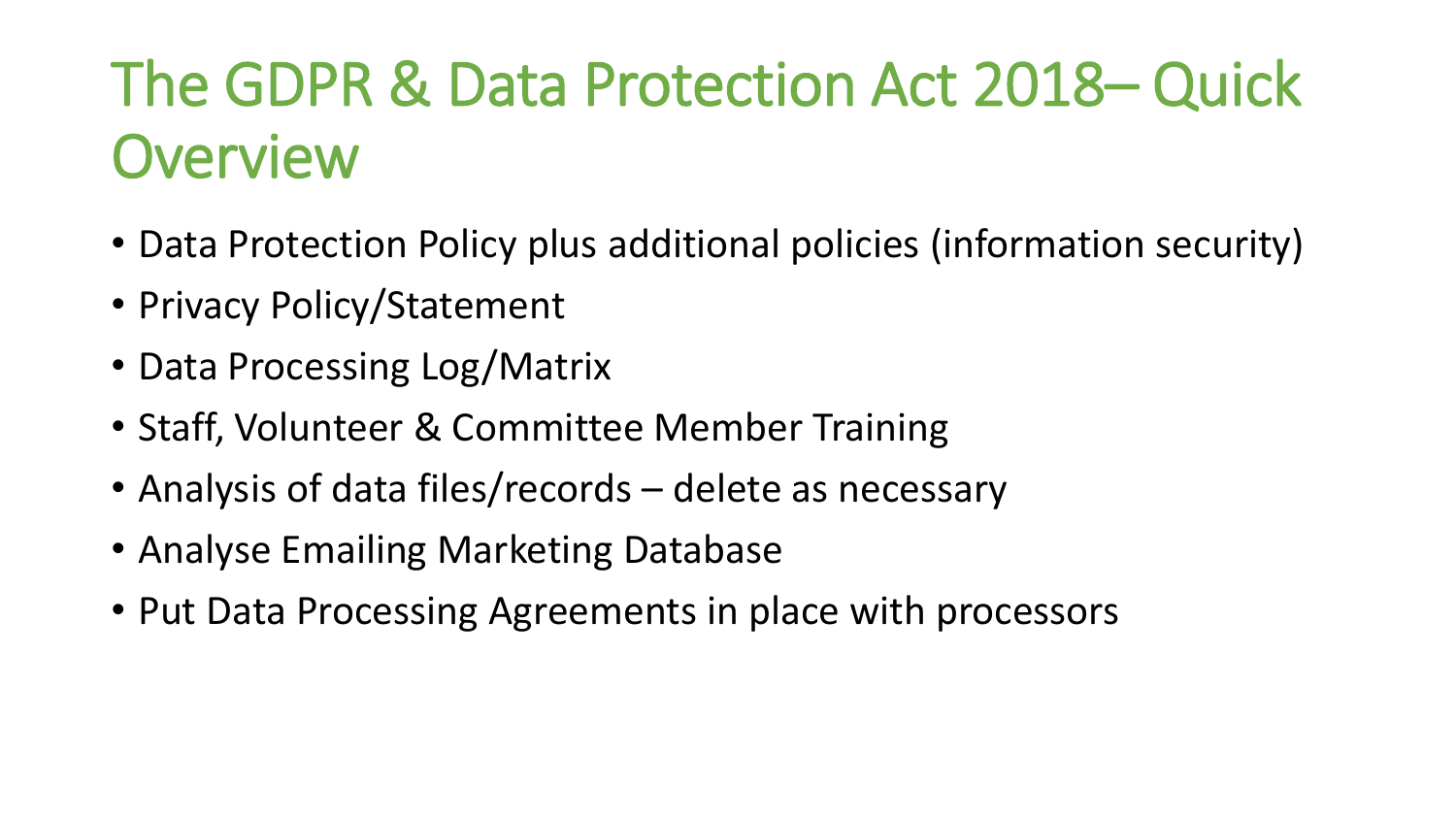#### Data Protection Act 2018 - Takeaways

- A not-for-profit can bring a civil action for compensation if mandated by a data subject
- Encourages the drawing up of codes of conduct to ensure the proper application of the GDPR in relation to children
- Sets out the powers of the Irish Data Protection Commission (DPC) to address data breaches and establishes a number of criminal offences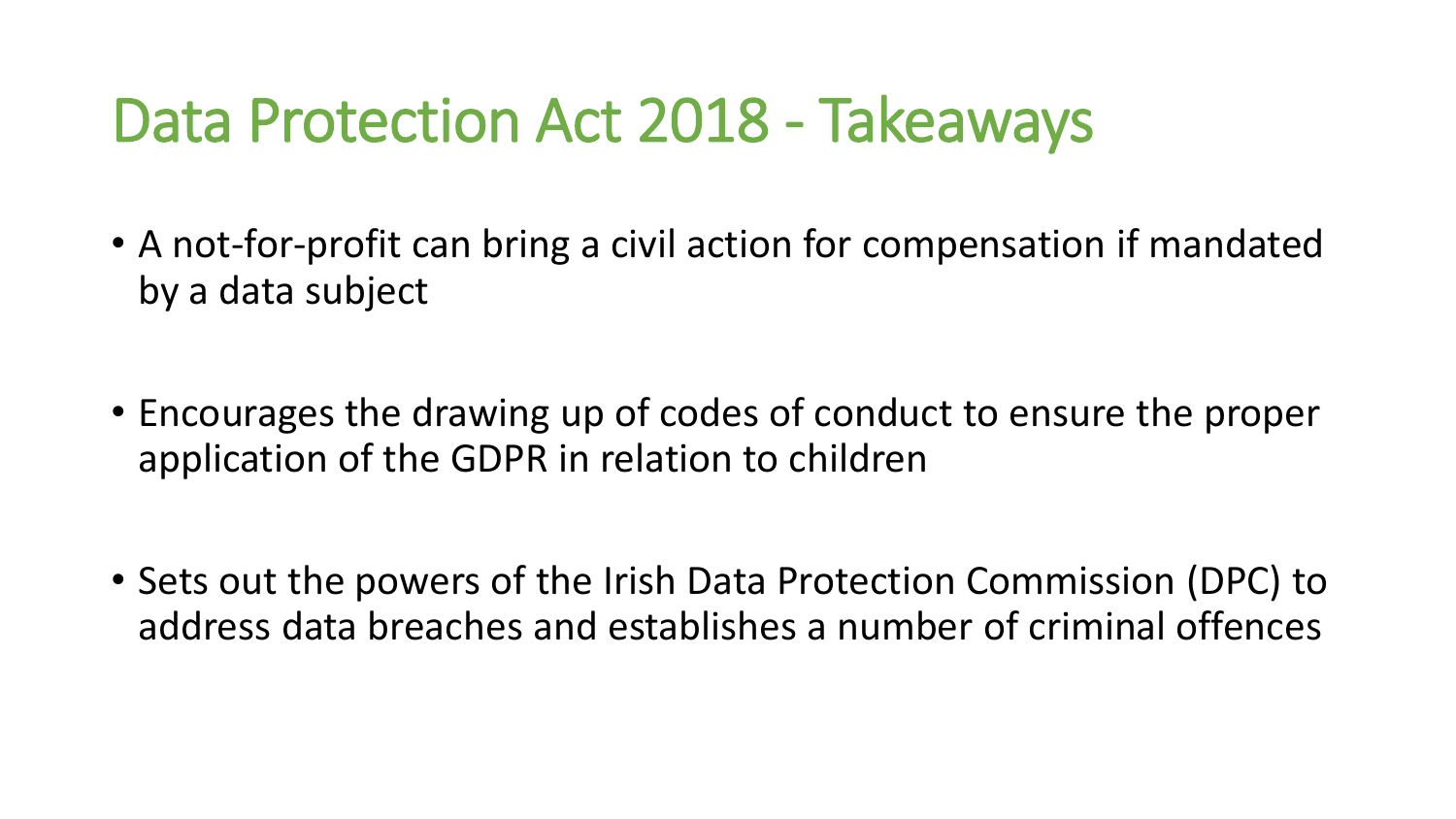#### Bases for Processing Data – Re-cap

- Necessary to enter into or perform a contract with a data subject
- Legal obligation to process the data
- Necessary to protect the "vital interests" of the data subject
- Necessary for the performance of tasks carried out by a public authority or private organisation acting in the public interest
- Data controller has a legitimate interest in processing
- Processing of health data for insurance or pension purposes (Ireland)
- Data subject has consented to processing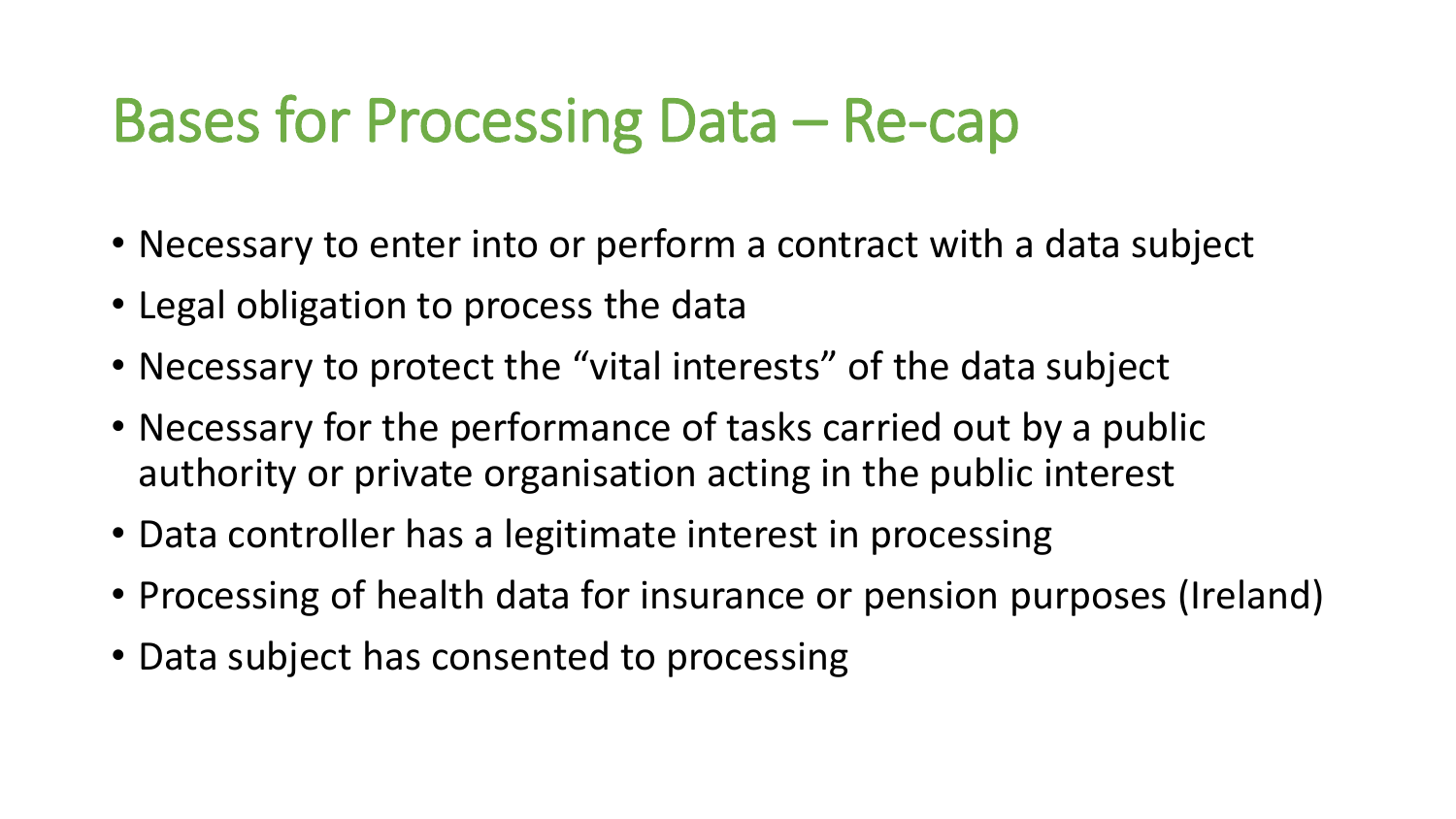1. Data shall be processed lawfully, fairly and in a transparent manner in relation to individuals.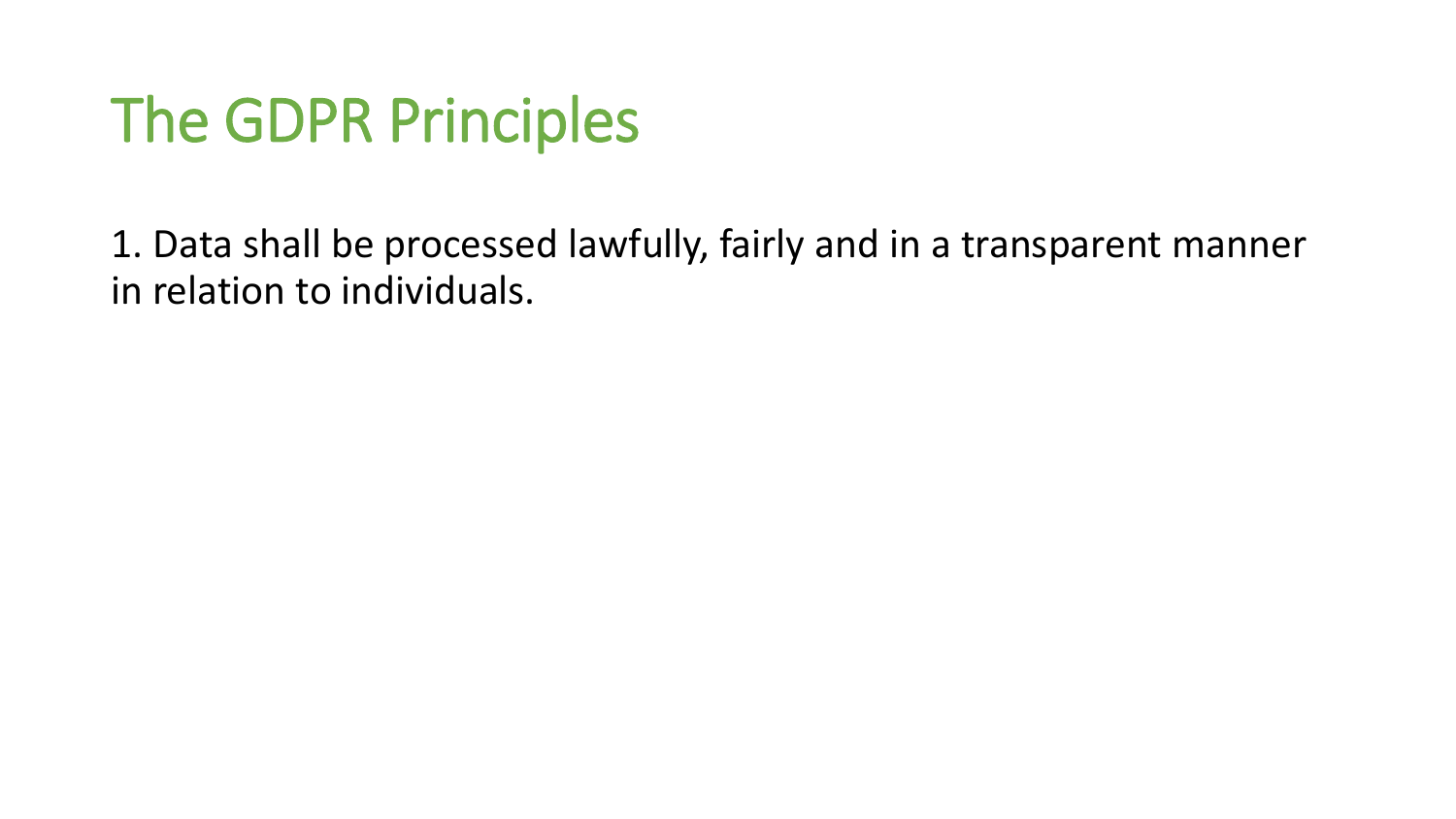2. Data shall be collected for specified, explicit and legitimate purposes and not further processed in a manner that is incompatible with those purposes; further processing for archiving purposes in the public interest, scientific or historical research purposes or statistical purposes shall not be considered to be incompatible with the initial purposes.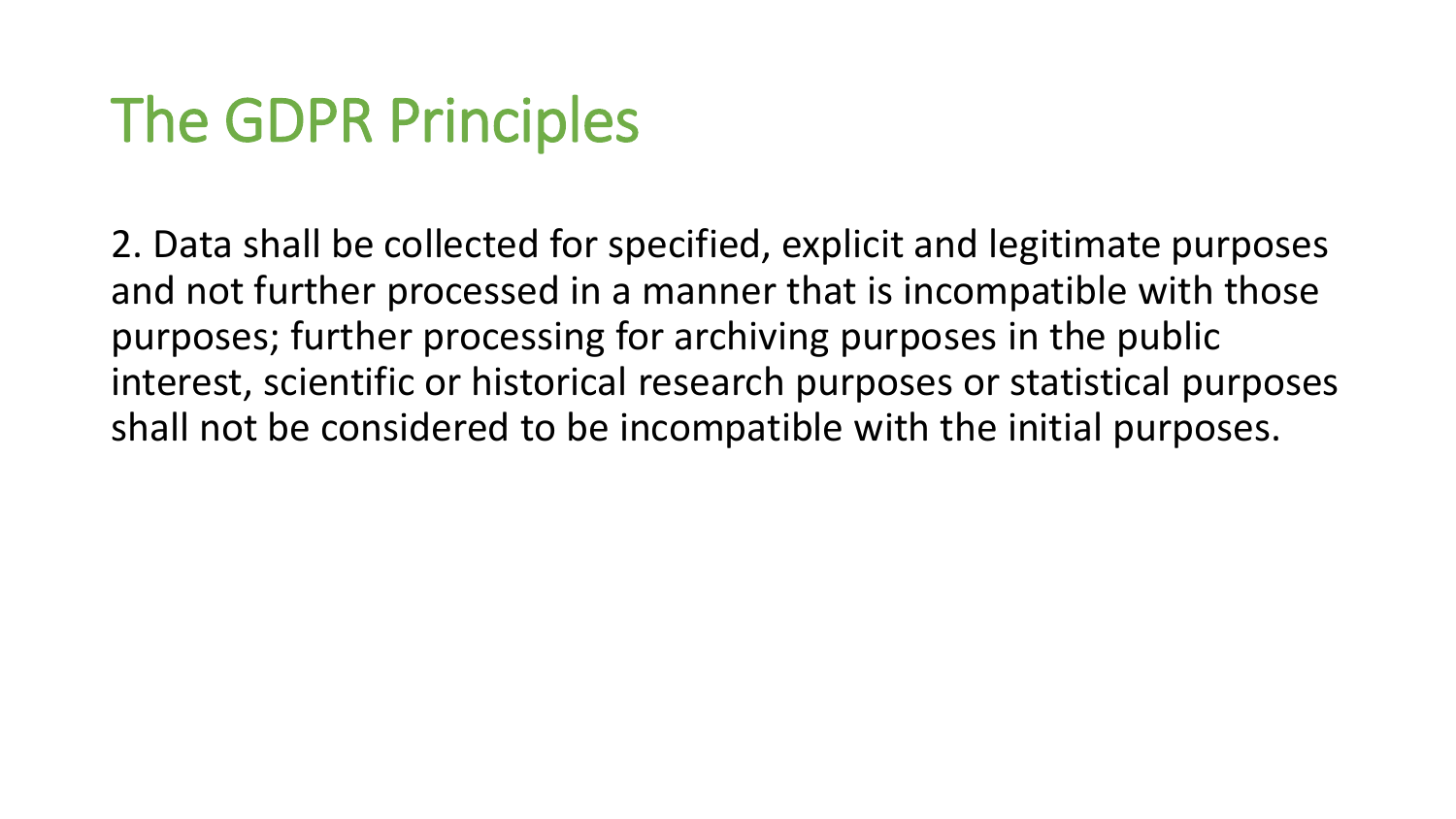3. Data shall be adequate, relevant and limited to what is necessary in relation to the purposes for which they are processed.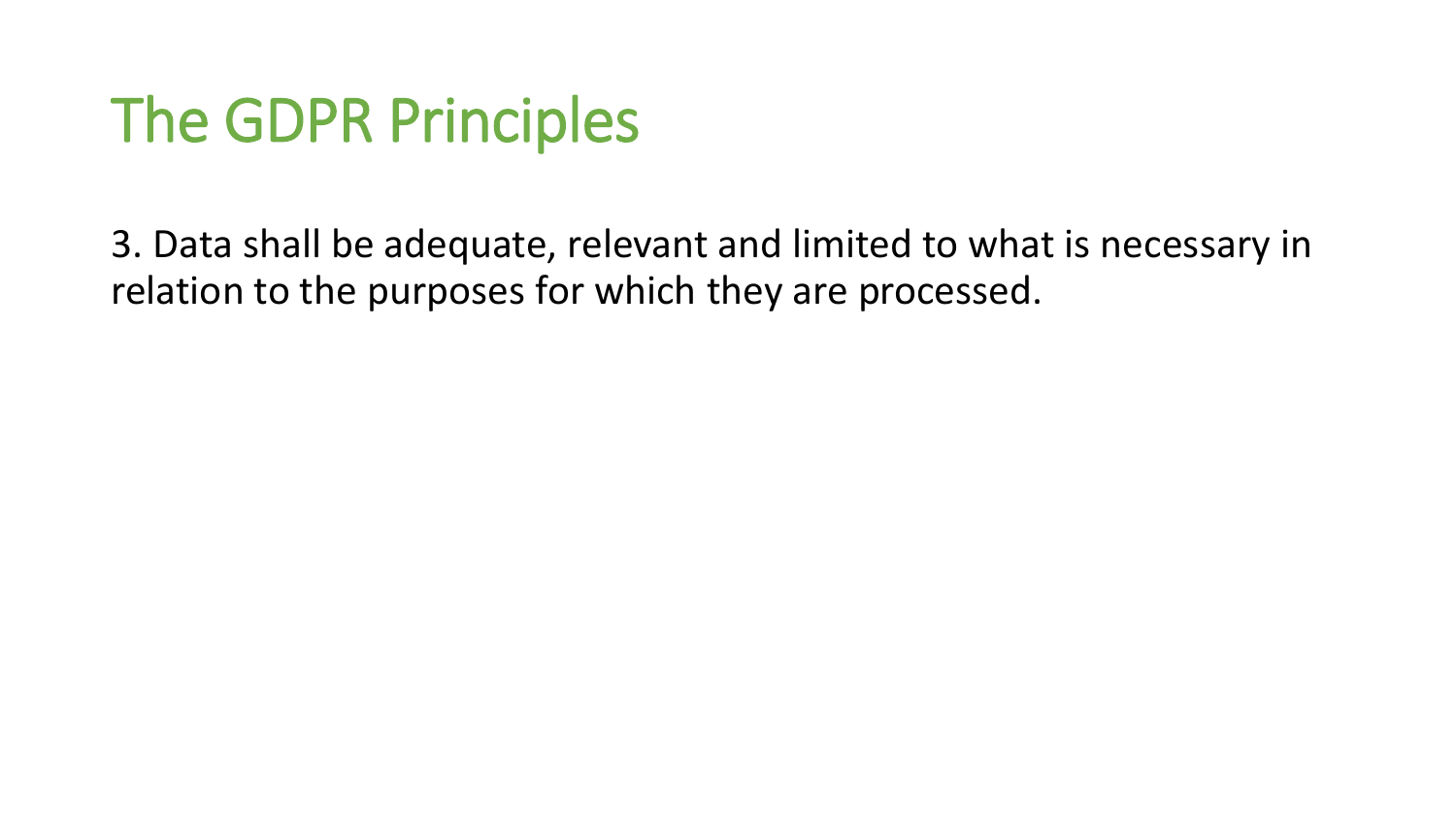4. Data shall be accurate and, where necessary, kept up to date; every reasonable step must be taken to ensure that personal data that are inaccurate, having regard to the purposes for which they are processed, are erased or rectified without delay.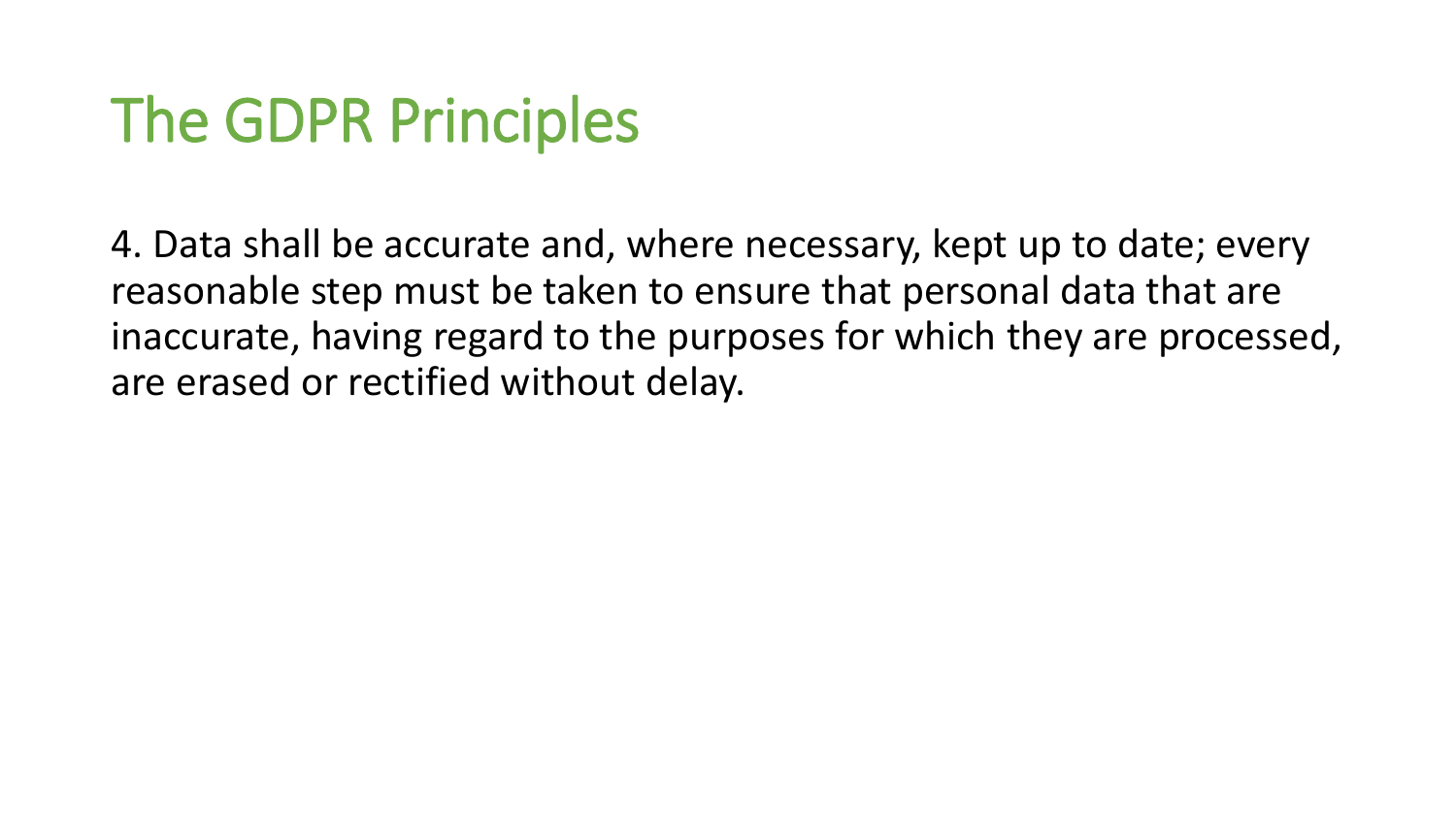5. Data shall be kept in a form which permits identification of data subjects for no longer than is necessary for the purposes for which the personal data are processed; personal data may be stored for longer periods insofar as the personal data will be processed solely for archiving purposes in the public interest, scientific or historical research purposes or statistical purposes subject to implementation of the appropriate technical and organisational measures required by the GDPR in order to safeguard the rights and freedoms of individuals.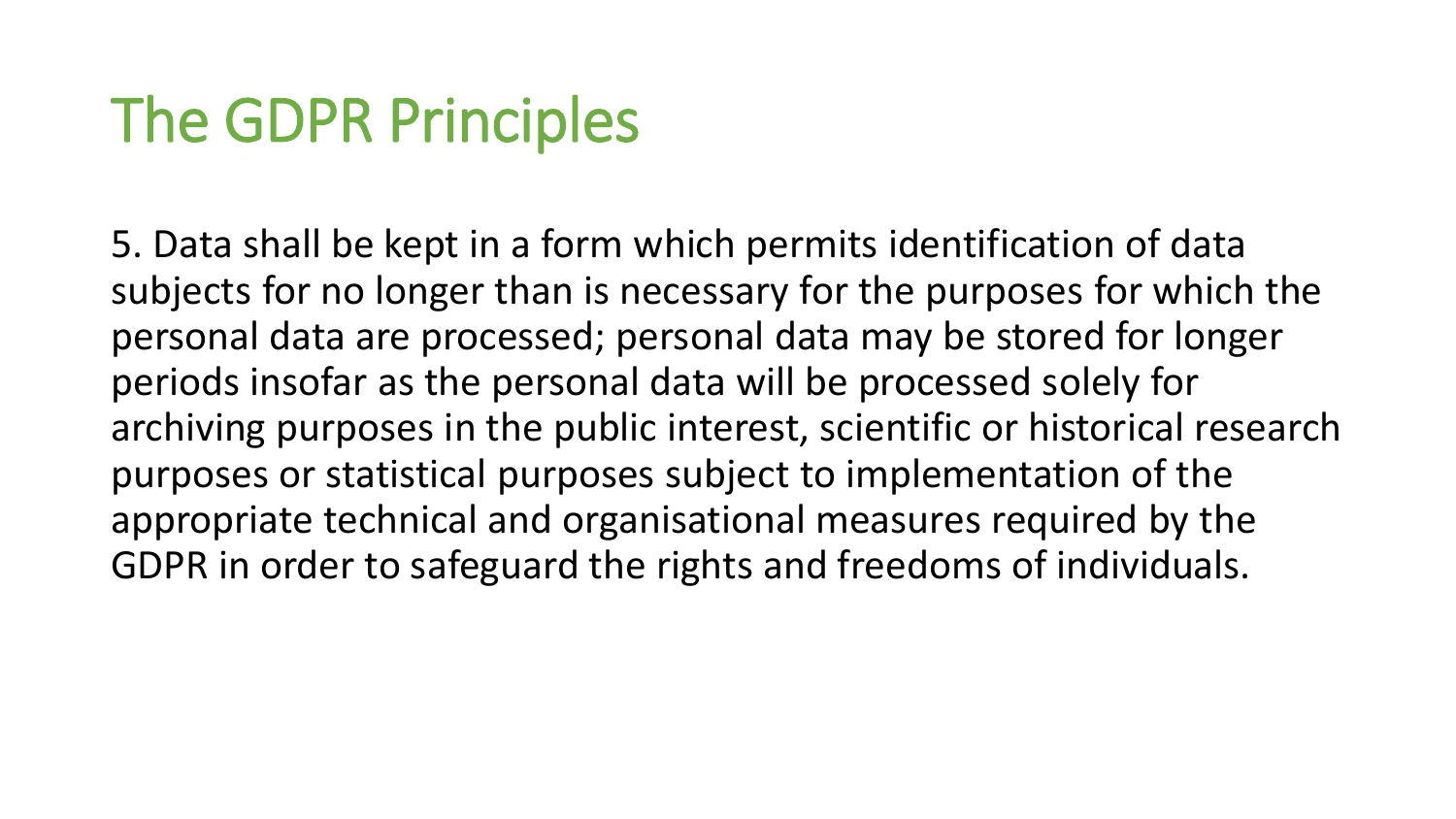6. Data shall be processed in a manner that ensures appropriate security of the personal data, including protection against unauthorised or unlawful processing and against accidental loss, destruction or damage, using appropriate technical or organisational measures.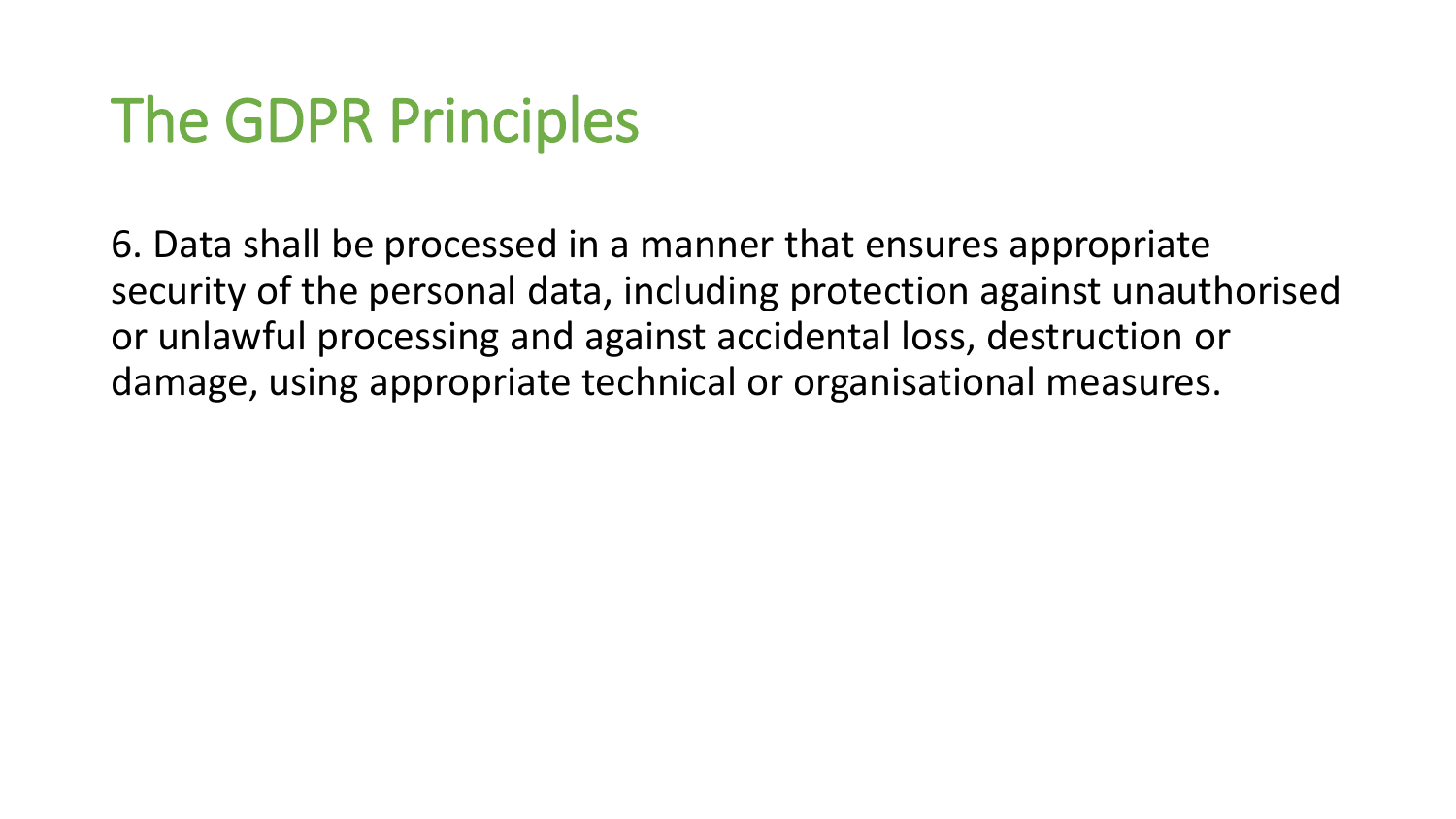7. A data controller shall be responsible for, and be able to demonstrate compliance with the GDPR data protection principles.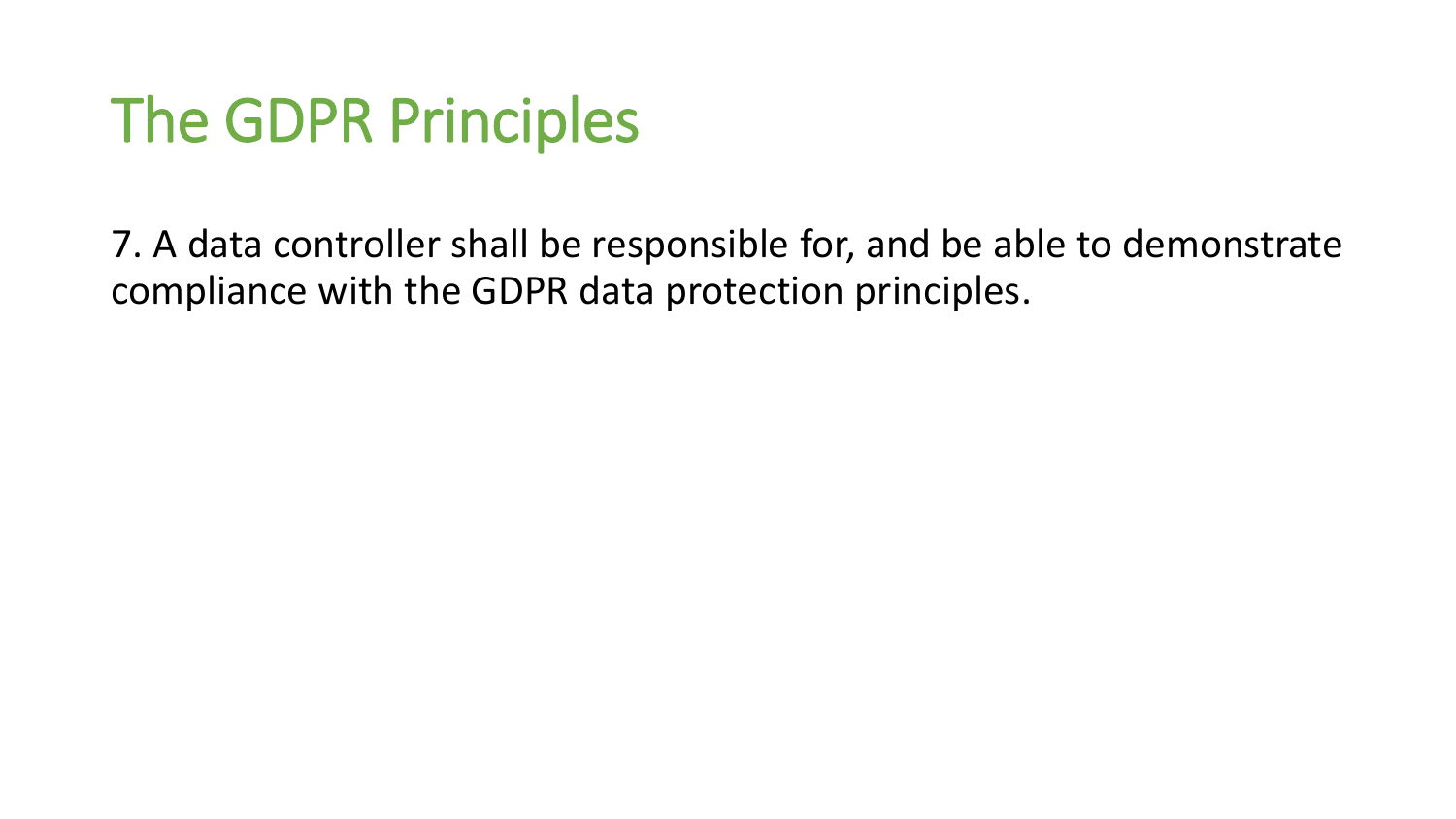**1. The right to be informed**

• Individuals have a right to information about how their personal data is processed by an organisation.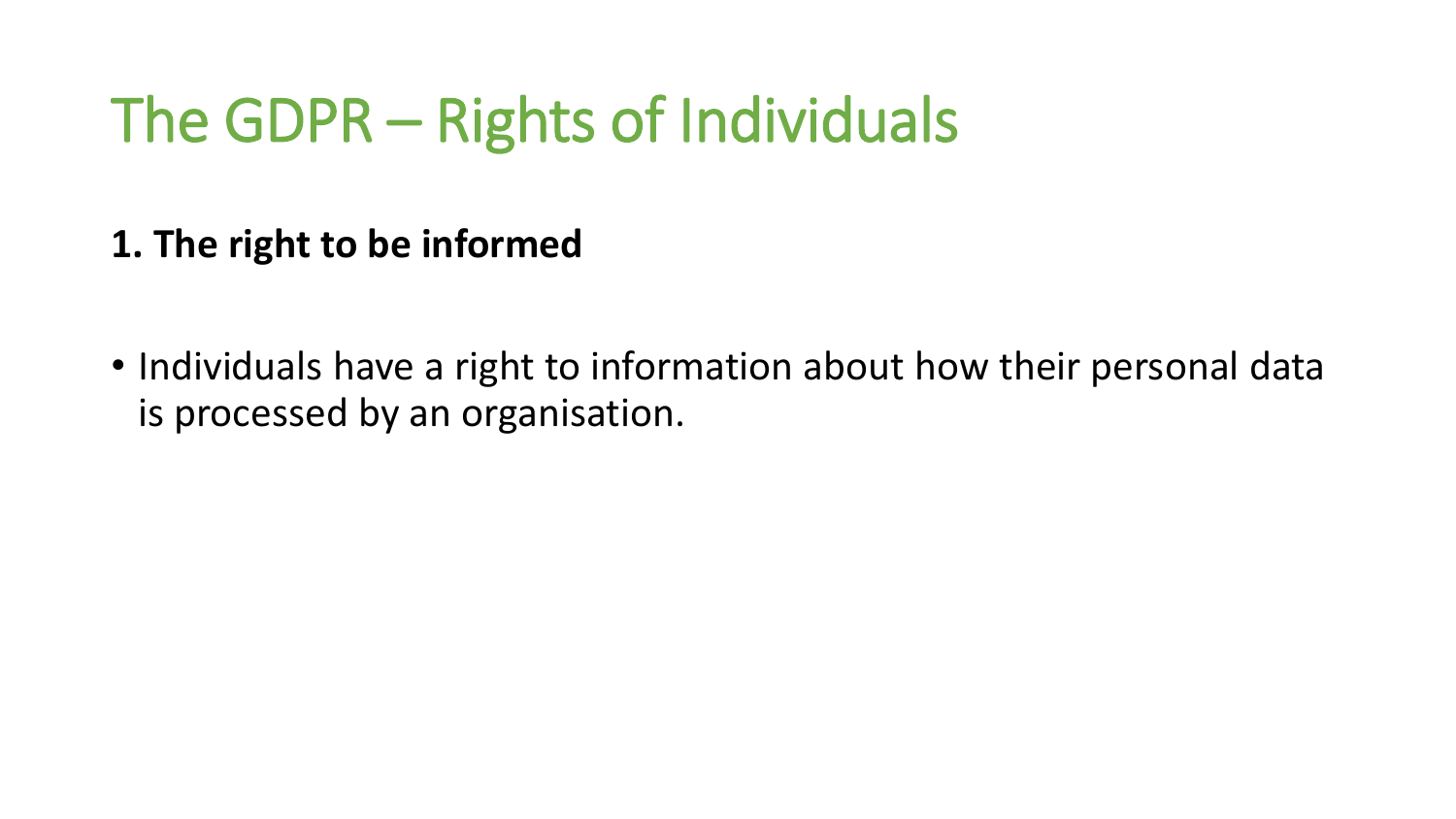#### **2. The right of access**

• The GDPR entitles individuals to obtain access to their personal data and to confirm that their personal data is being processed. Individuals are also entitled to access other relevant information, such as that contained in a privacy notice.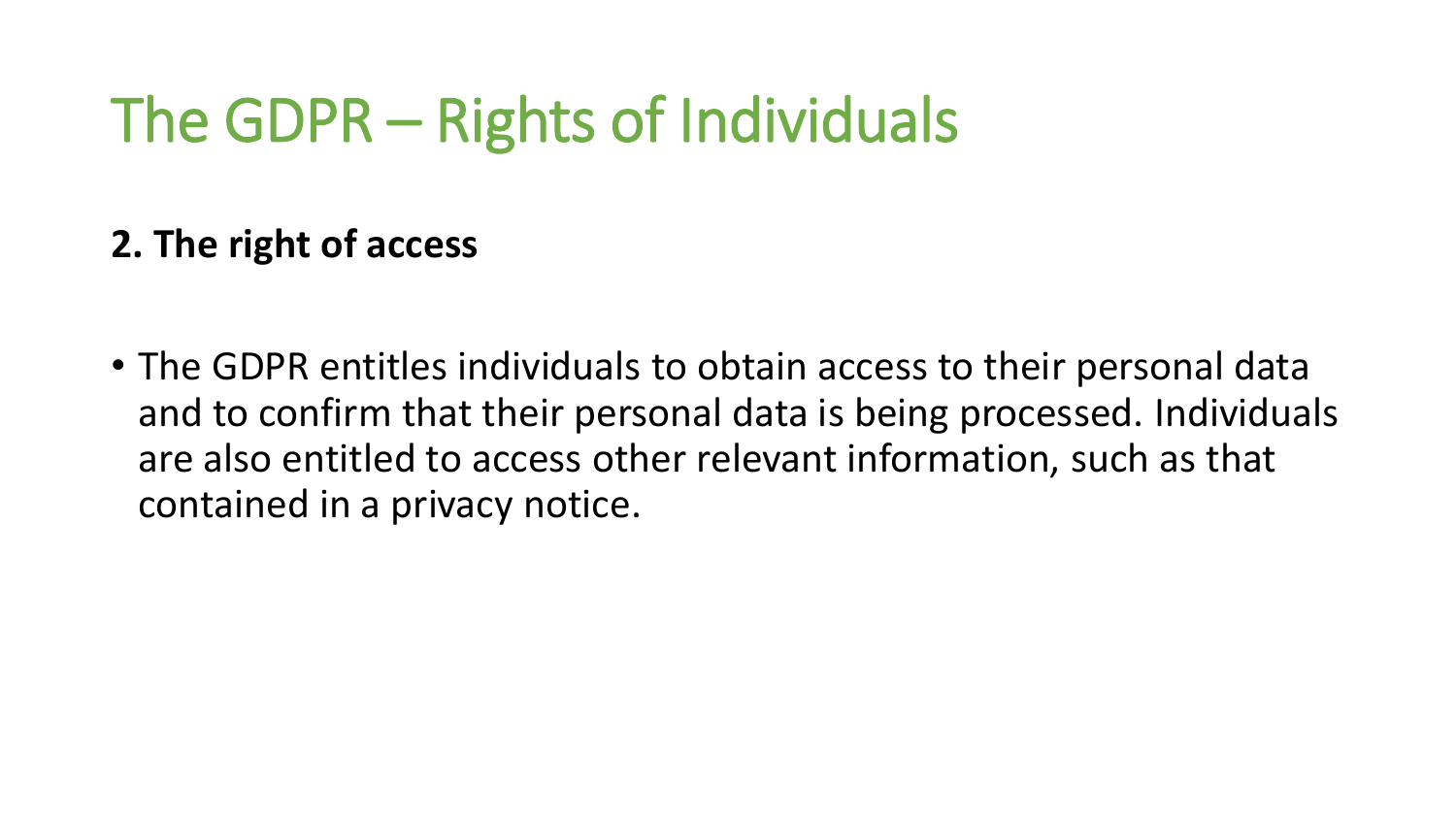- **3. The right to rectification**
- If personal data is inaccurate or incomplete, individuals are entitled to have the data rectified.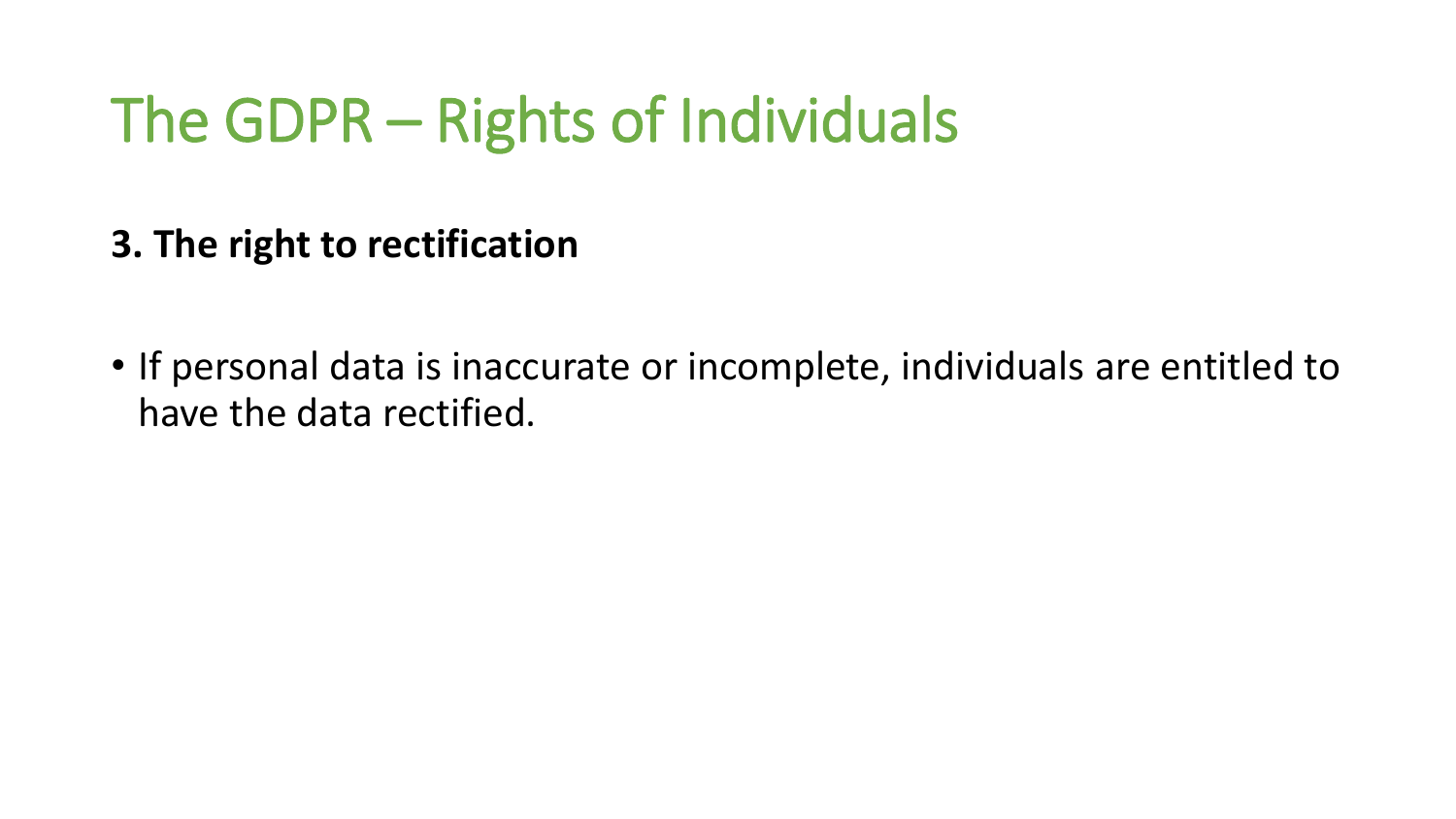**4. The right to erasure**

• The GDPR enables individuals to request the deletion or removal of personal data where there is no compelling reason for the continued processing of the data.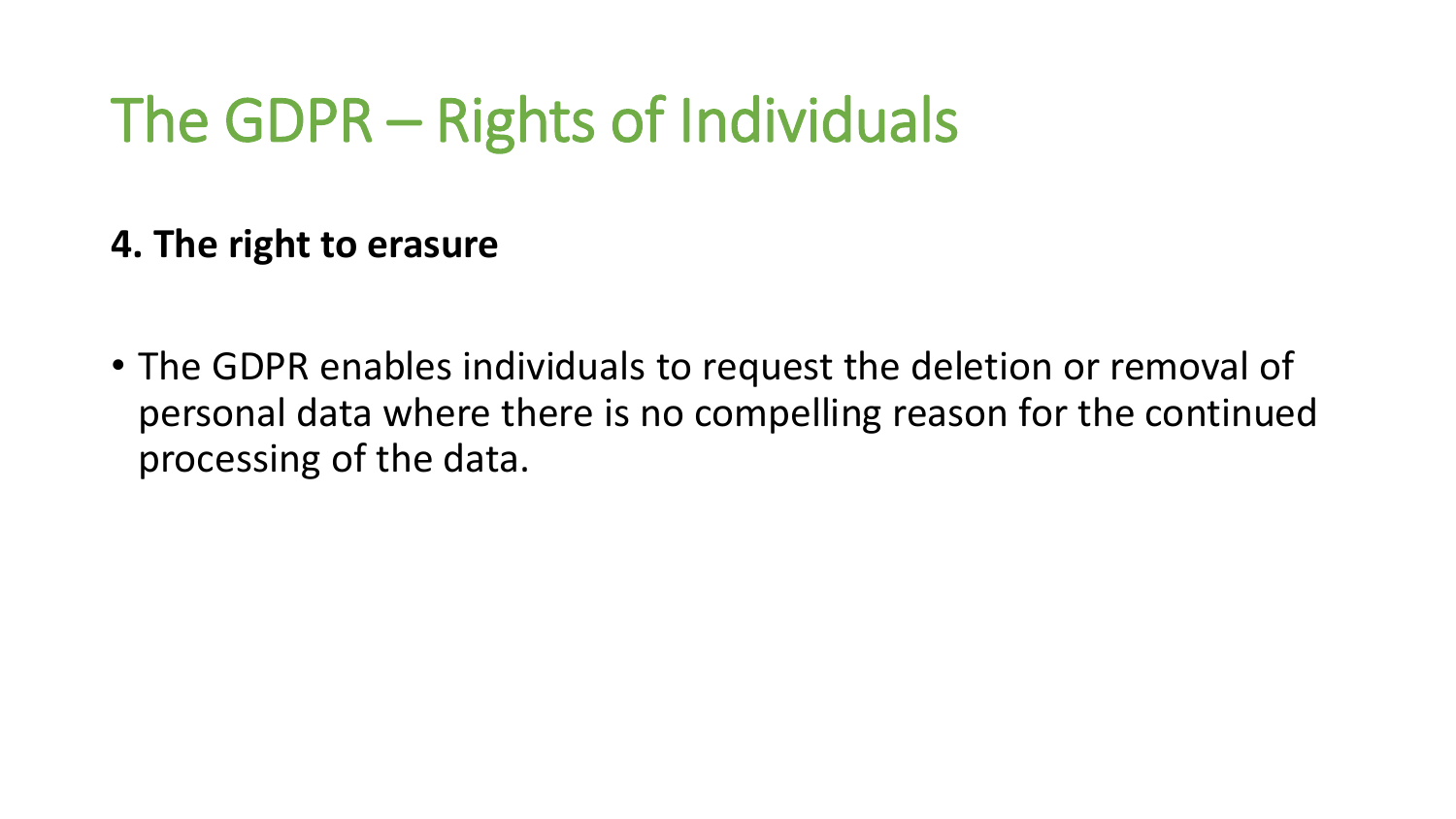#### **Right to Data Erasure**

Individuals have a right to have data erased in certain circumstances:

- The personal data is no longer necessary in relation to the purpose for which it was originally collected/processed
- The individual withdraws consent
- The individual objects to the processing and there is no legitimate reason for the organisation to continue processing the data
- The data was processed unlawfully
- The data must be erased to comply with a legal obligation
- Personal data is processed in relation to the offer of information society services to a child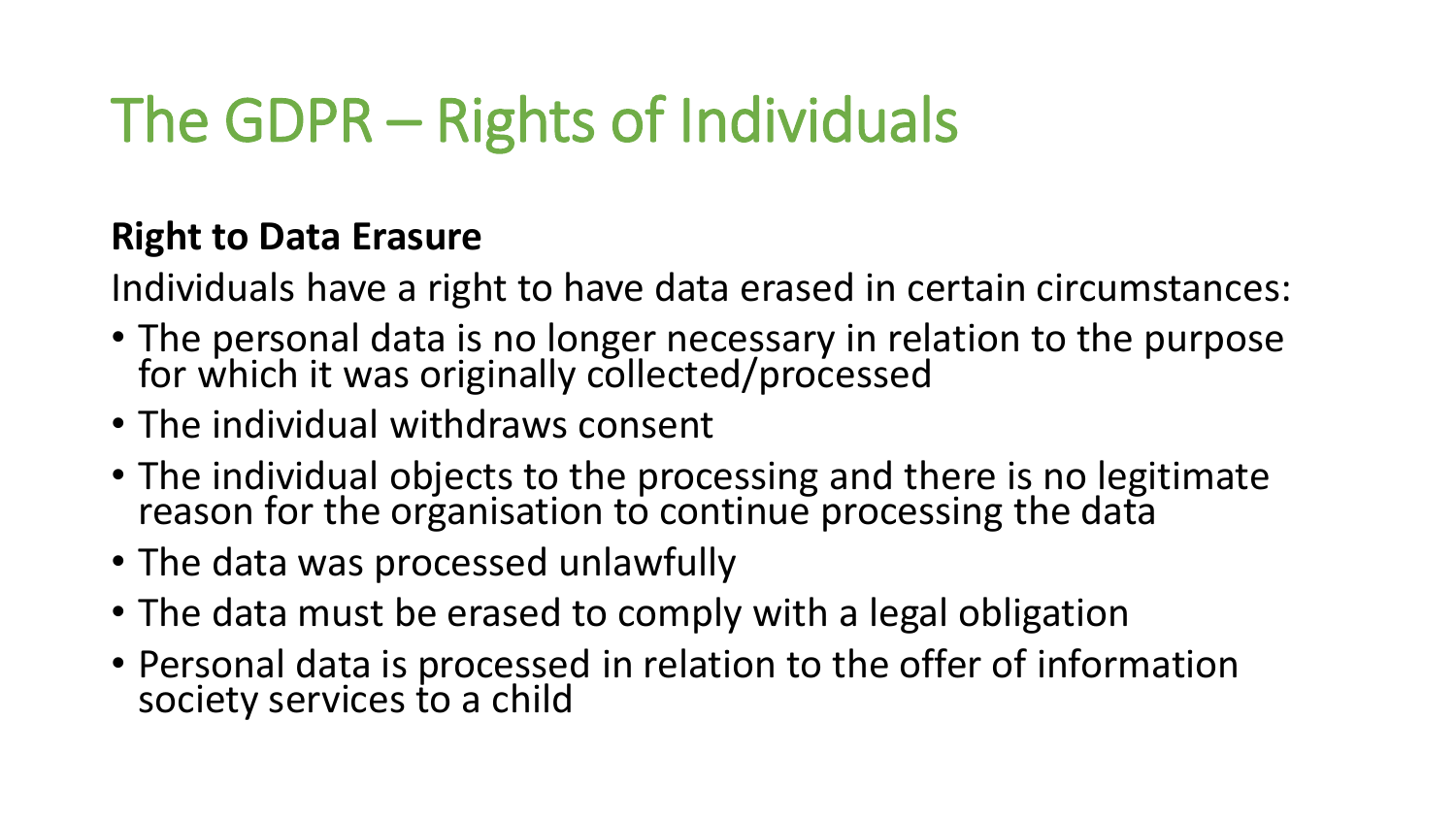#### **5. The right to restrict processing**

• When data processing is restricted, an organisation is permitted to store the personal data but may not process it further.

Data processing restrictions apply in the following circumstances:

- Where individuals contest the accuracy of the personal data.
- When data processing is unlawful and the individual requests restriction rather than erasure.
- Where an organisation no longer needs the personal data, but the individual may do so to exercise, establish or defend a legal claim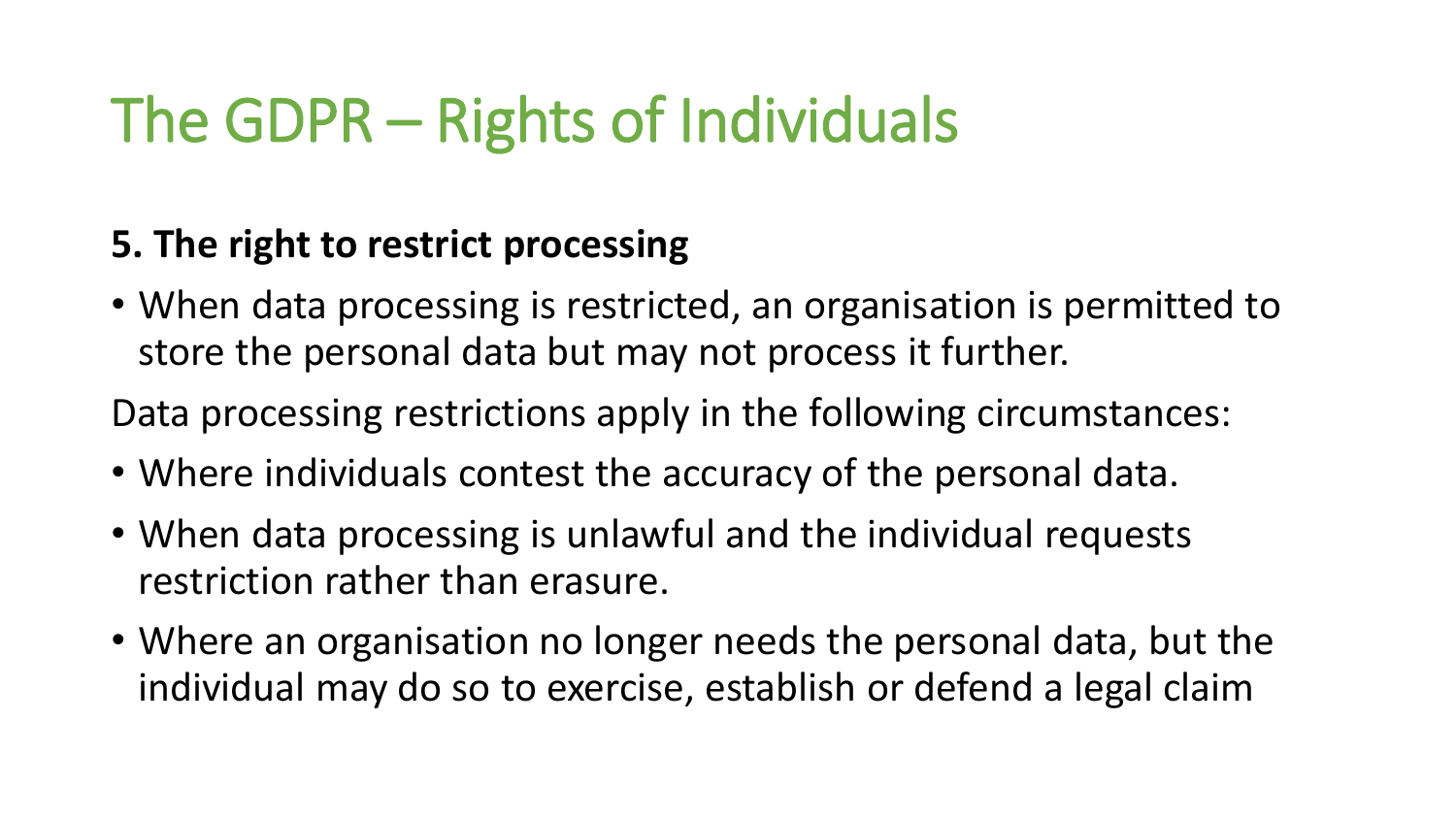#### **6. The right to data portability**

Individuals may obtain and reuse their personal data for their own purposes across multiple services. This is referred to as data portability.

The right to data portability only applies when processing is carried out by automated means and:

- An individual has provided the personal data to a controller
- Processing is based on the individual's consent or for the performance of a contract.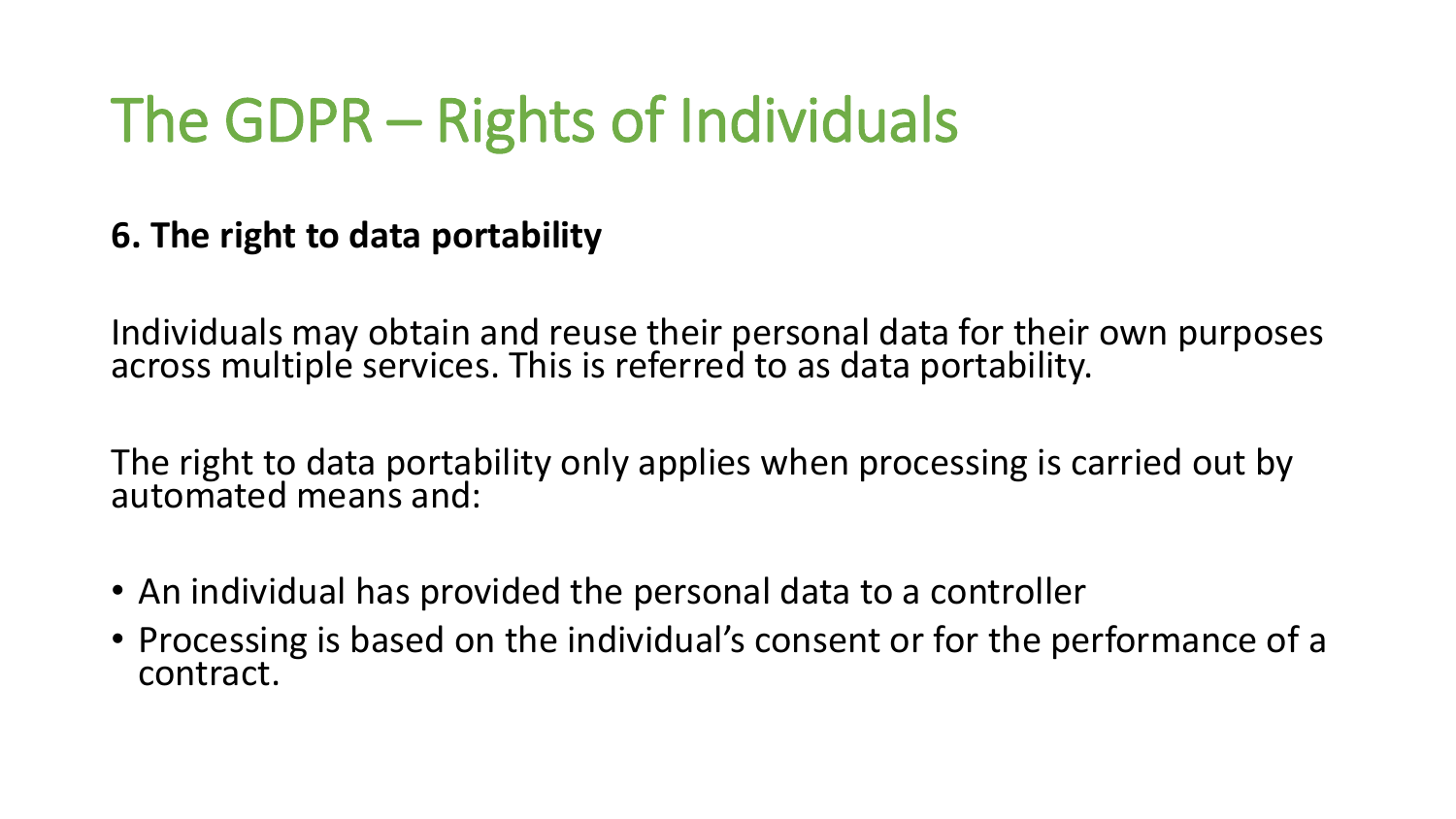#### **7. The right to object**

Individuals have a right to object to the following:

- Processing based on legitimate interests or the performance of a task in the public interest
- Processing based on the exercise of official authority (including profiling)
- Direct marketing (including profiling)
- Processing for purposes of scientific or historical research or statistical purposes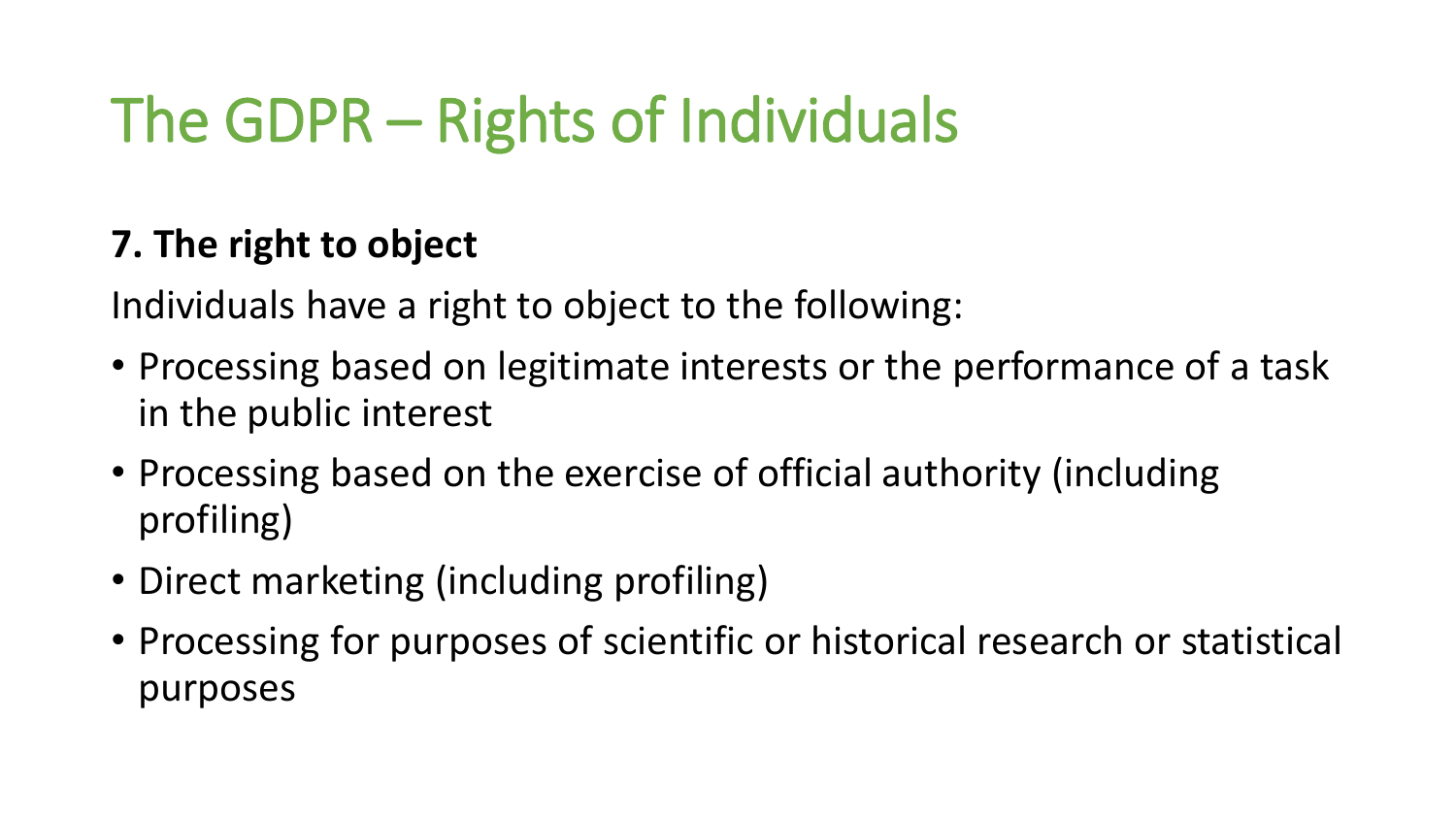#### **8. Rights in relation to profiling and automated decision making**

- The GDPR provides individuals with safeguards against the risk that a potentially damaging decision is taken without human intervention.
- Organisations must ensure that appropriate safeguards are also in place when processing personal data for profiling purposes. Profiling is used by many businesses and organisations to analyse and predict human behaviour, location and movements and personal preferences.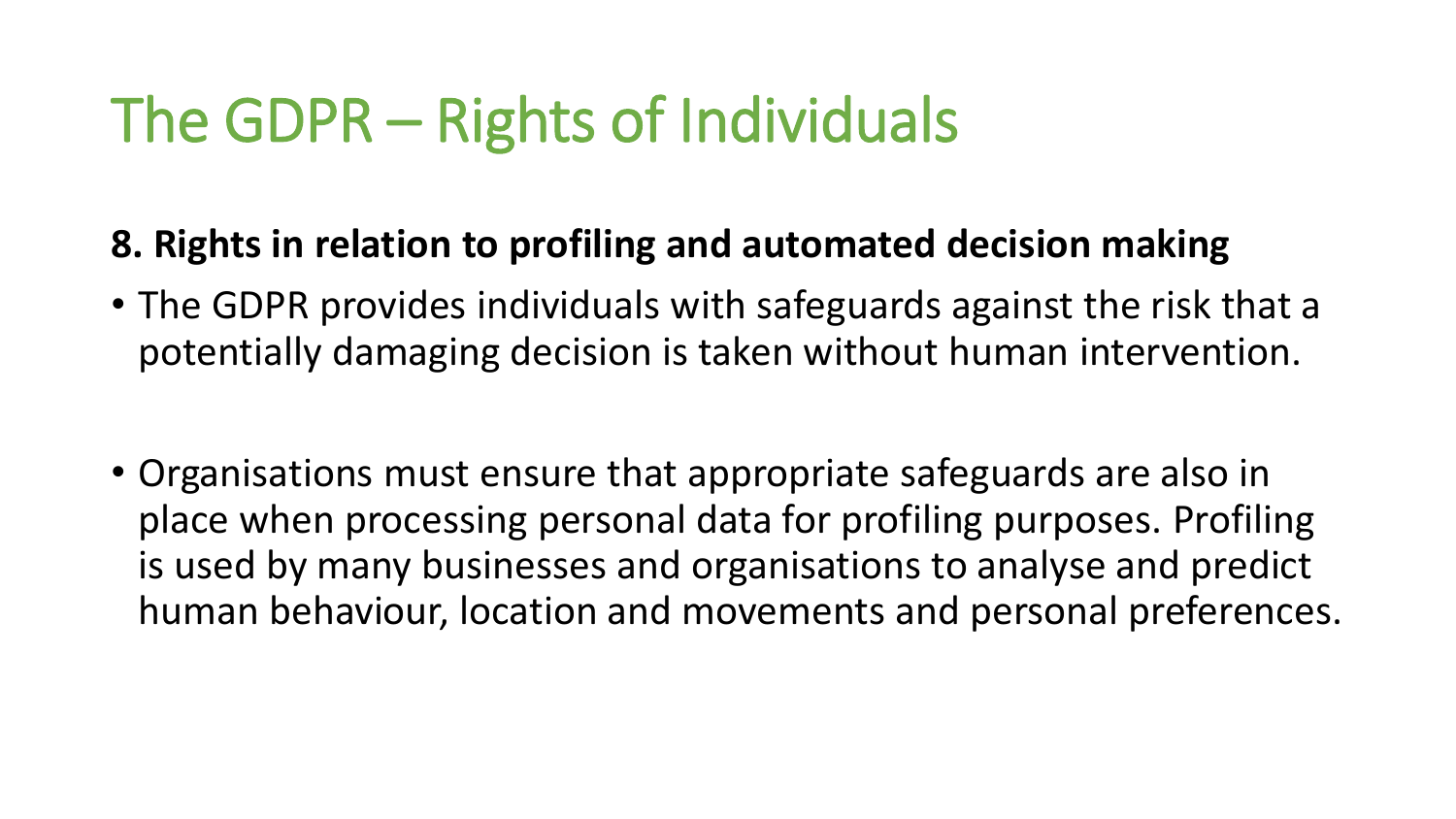## Data Protection Policy

Should be adopted by the Board and noted in Board meeting minutes.

#### **Elements:**

- Cover indicating version number, review date, nature of any revisions, date effective from
- Purpose and scope of the policy,
- Key definitions
- Obligations of the company
- Data protection principles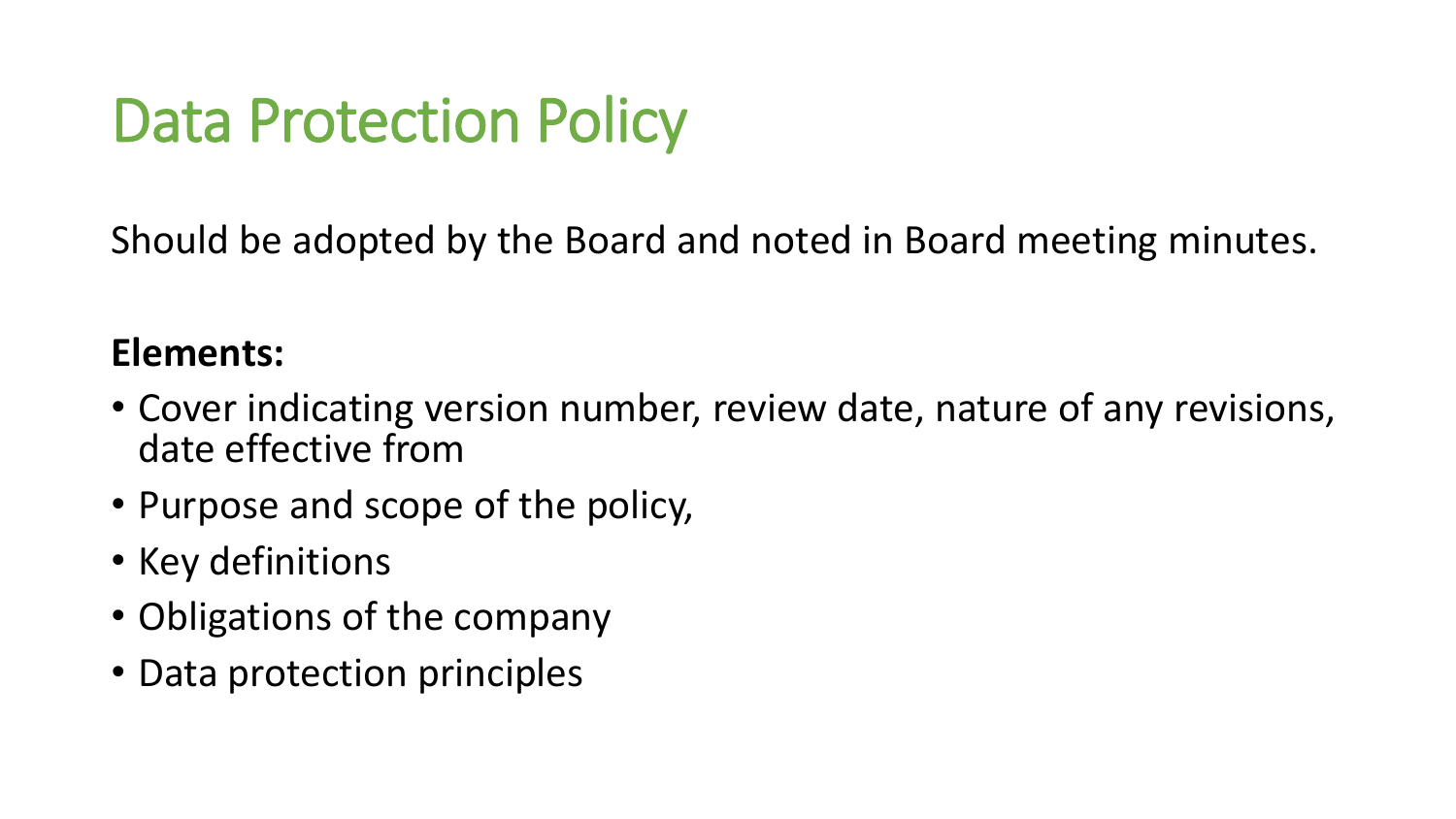### Data Protection Policy

#### **Elements con'd:**

- Subject access requests and data subject rights
- Sharing data with third parties
- Photographs and video
- Organisational measures
- Transferring personal data outside of the EEA
- Data Breach Notification
- Policy Implementation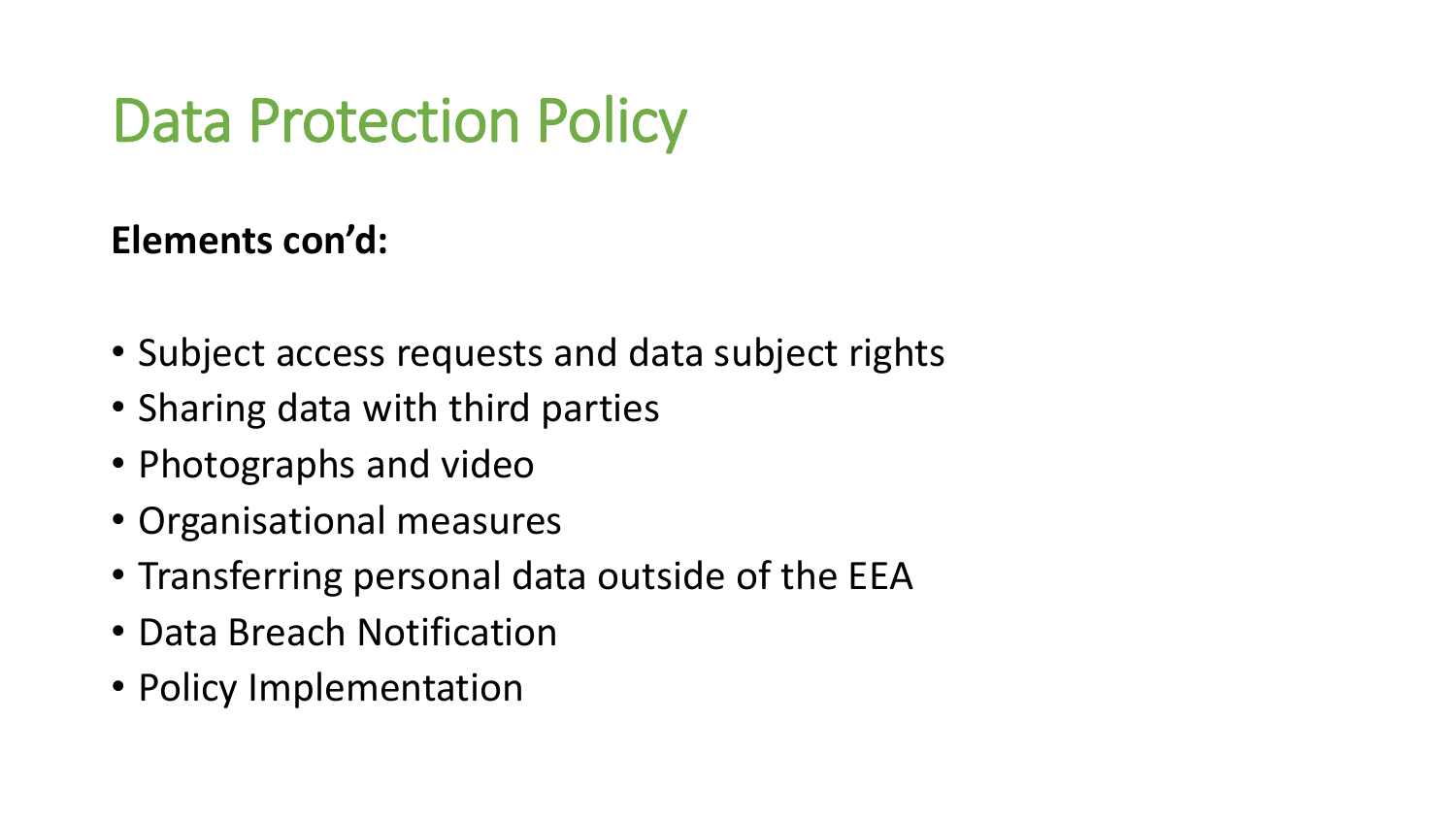

What elements of information should a Privacy Policy (Privacy Statement) contain when presented on a website?

- Review Sample Privacy Policy

**Questions: What actions do you need to take to ensure your company website is compliant?**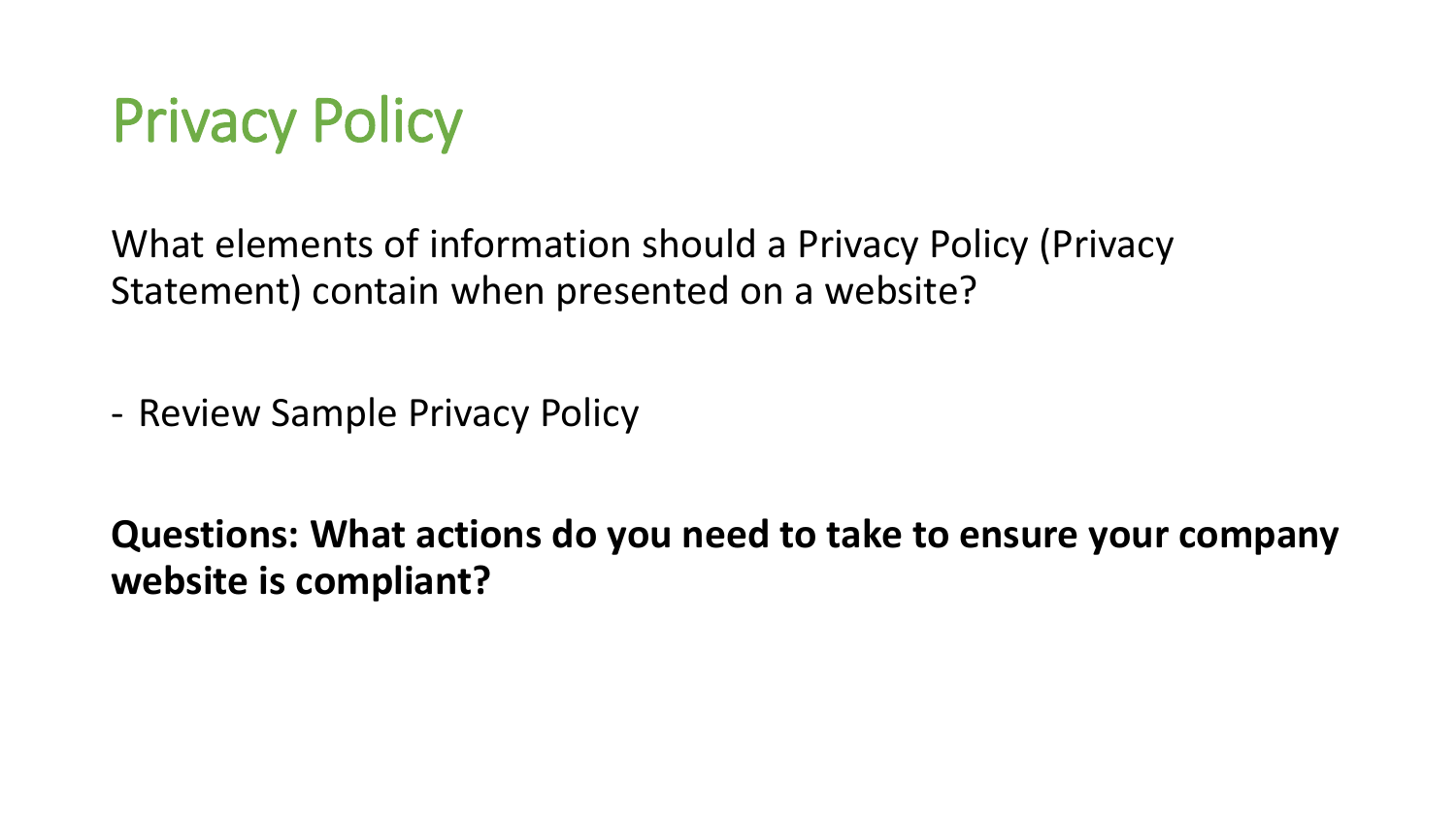Framework documents:

- Data Protection Policy
- Privacy Policy/Statement
- Data Matrix/Processing Log
- Information Security Policy
- Bring Your Own Device Policy
- Remote Access Policy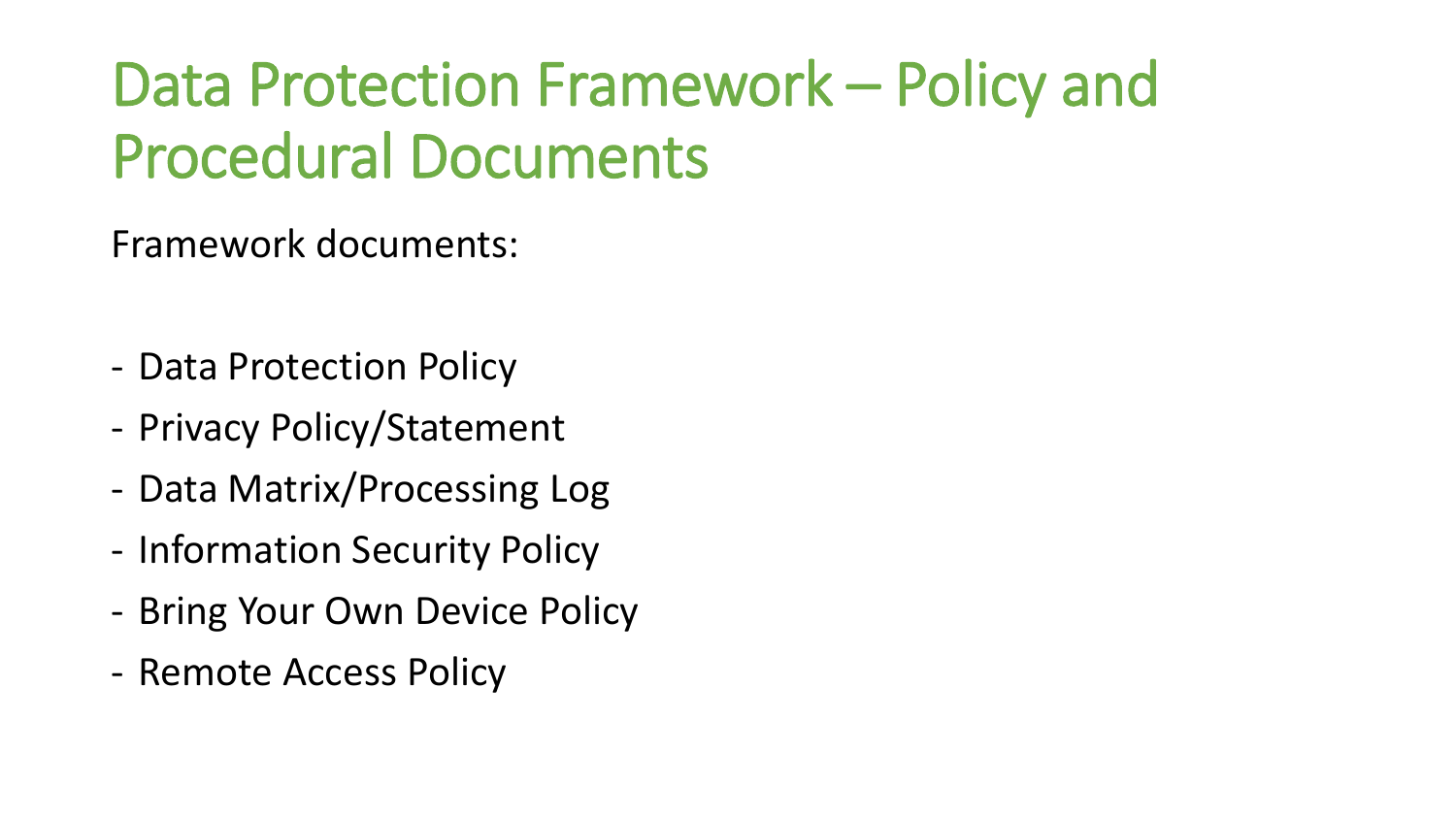Framework documents:

- I.T., Telecommunications, Email and Internet Policy
- Data Retention and Erasure Policy
- Data Breach Policy and Procedures
- Subject Access Request Procedures
- Data Processor Agreements e.g. MailChimp
- Access Control and Asset Management Policies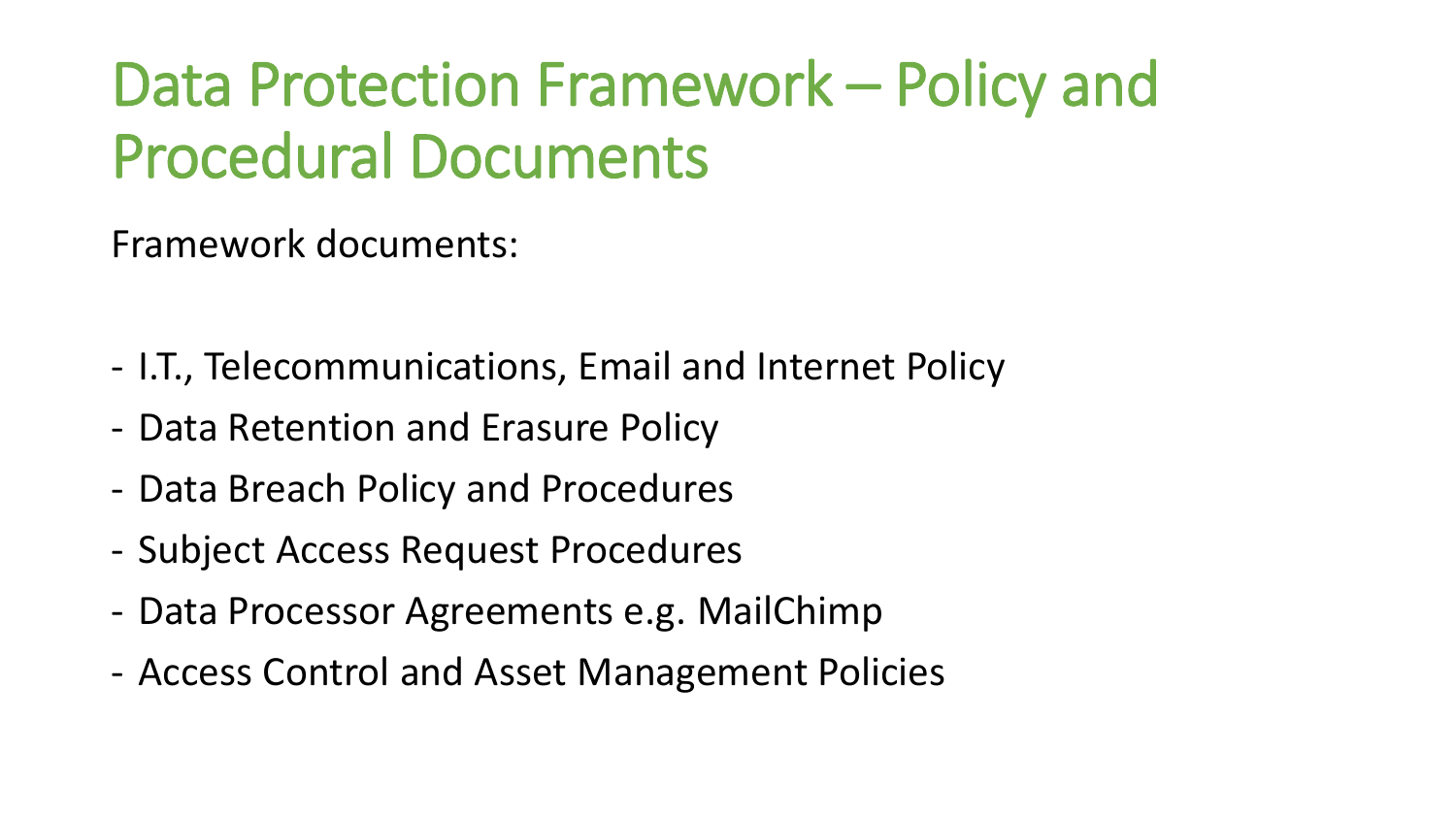Framework documents:

- Clear Desk and Safe Disposal Policies
- Risk Management Policy/Risk Register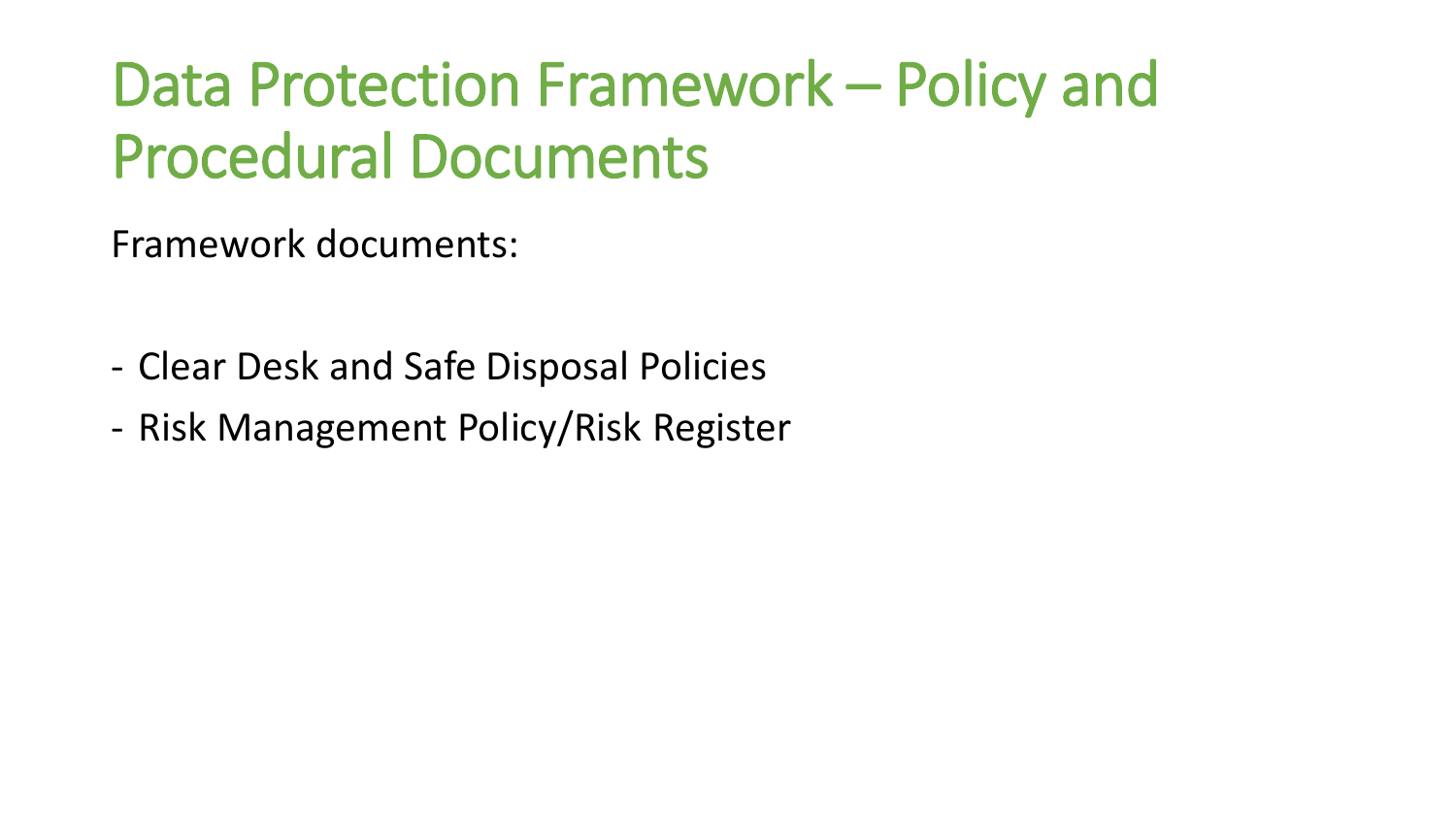**Practical Question:** 

Can some policies be incorporated into a single overarching policy document e.g. information security policy?

- IT Assets; Access Control; Password Control; Email; Internet; Antivirus; Information Classification; Remote Access; Outsourcing; Clear Desk; Redacting; Retention & Disposal; Cloud Storage; Data Backup; Cyber Security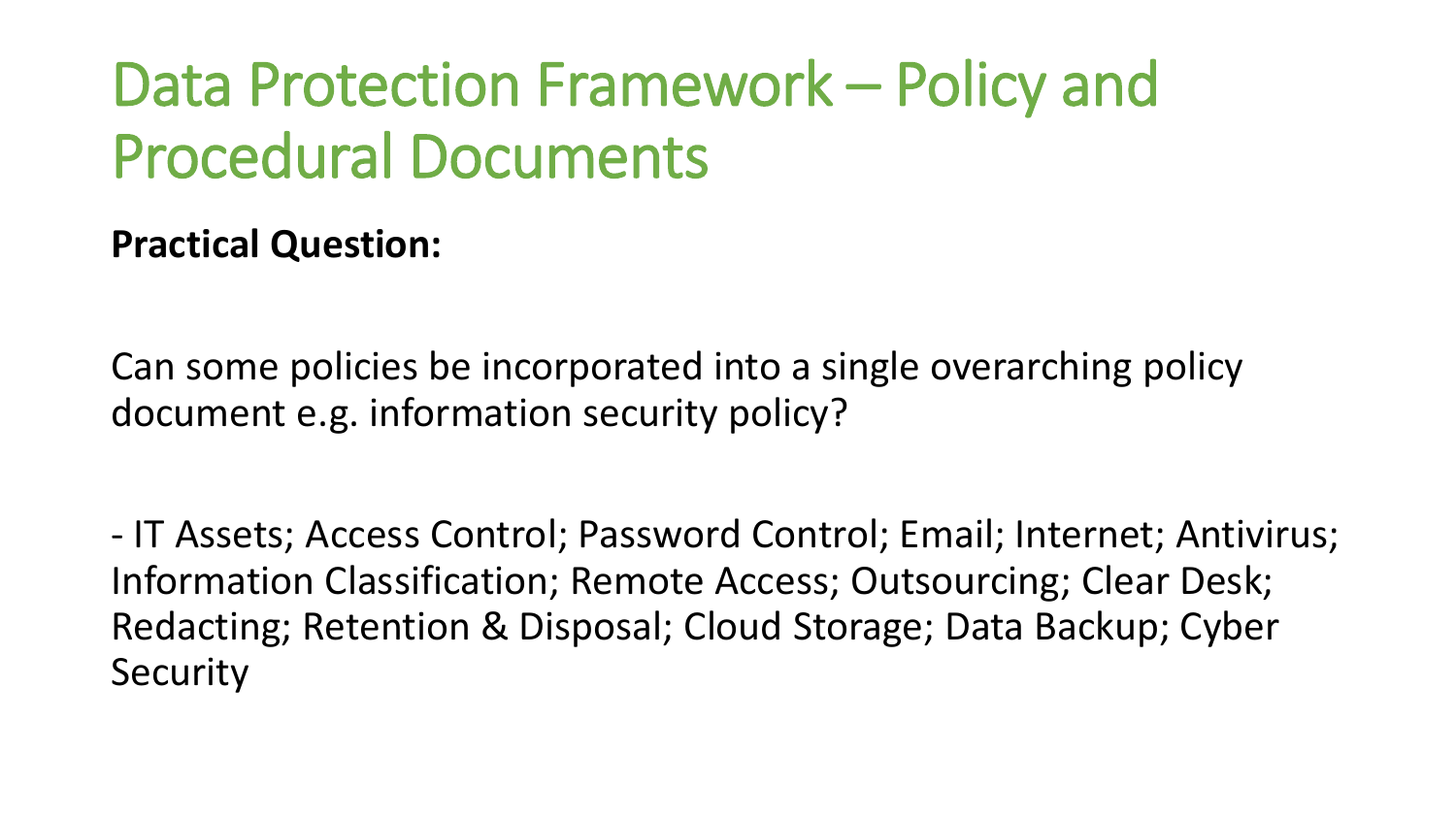**Practical Question:** 

How to develop a Data Matrix? Simple and complex.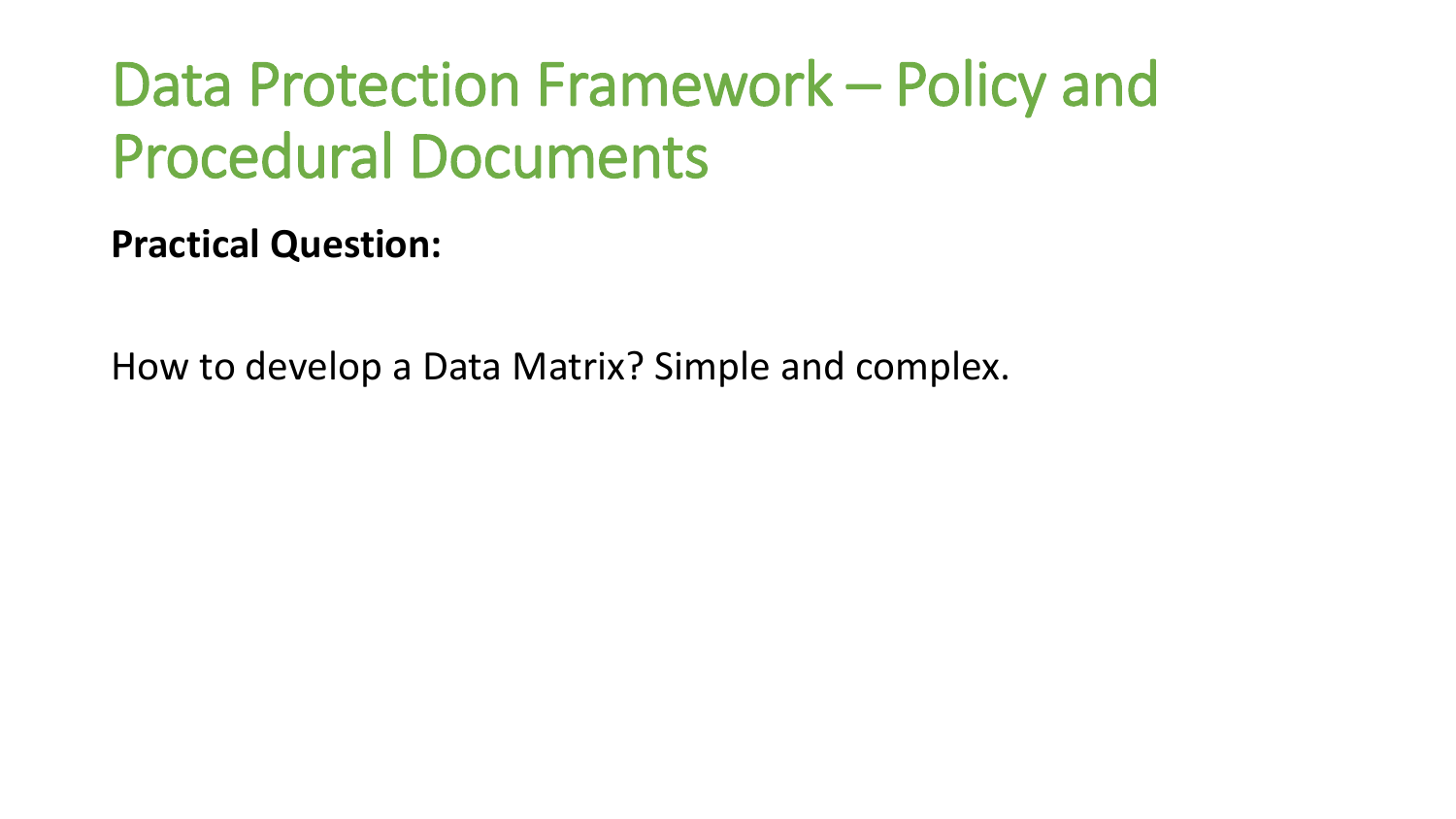What methods will you use to ensure that data protection policies are being adhered to within the organisation?

Do you need to develop a Data Protection Risk Register?

Are there implications for your organisation's risk register?

How able are you to address the checklist of Data Protection Commission questions?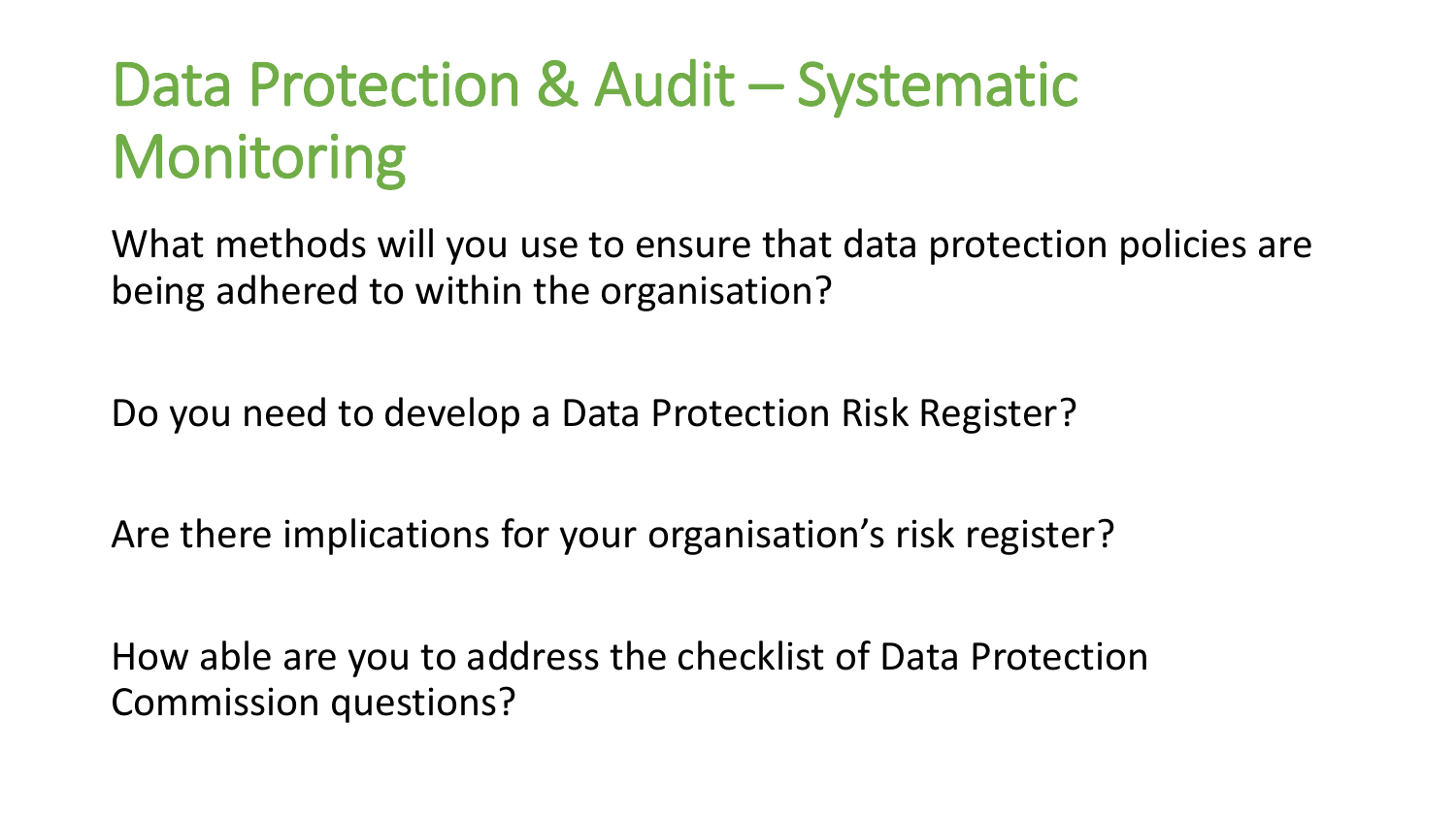- Inappropriate disclosure of personal data internally within your organisation due to a lack of appropriate controls being in place.
- Accidental loss of electronic equipment by organisation's personnel may lead to risk of disclosure of personal information to third parties.
- Breach of data held electronically by "hackers".
- Vulnerable individuals or individuals about whom sensitive data is kept might be affected to a very high degree by inappropriate disclosure of personal data.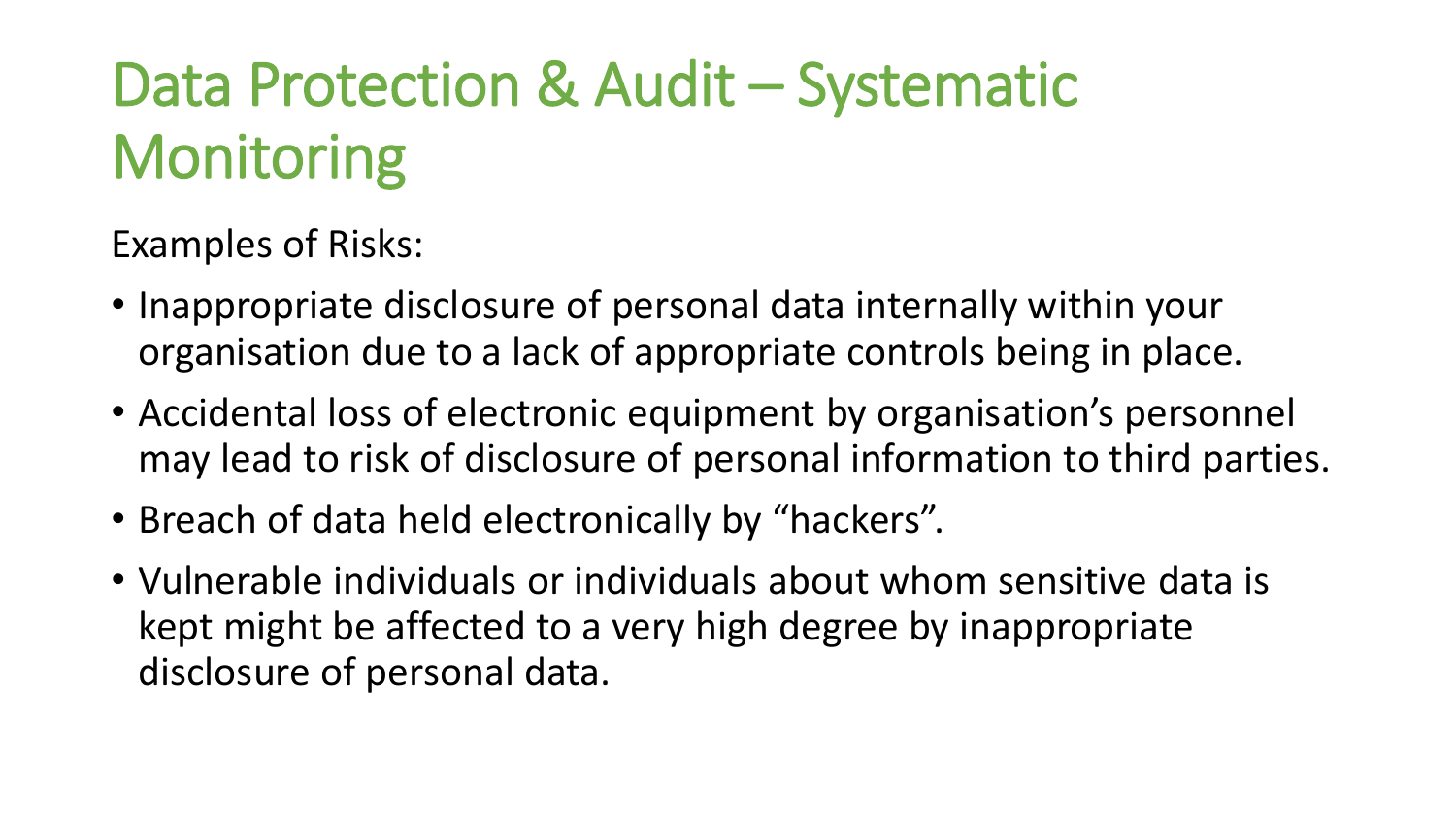- Information released in anonymised form might lead to disclosure of personal data if anonymisation techniques chosen turn out not to be effective.
- Personal data being used in a manner not anticipated by data subjects due to an evolution in the nature of the project.
- Personal data being used for purposes not expected by data subjects due to failure to explain effectively how their data would be used.
- Personal data being used for automated decision making may be seen as excessively intrusive.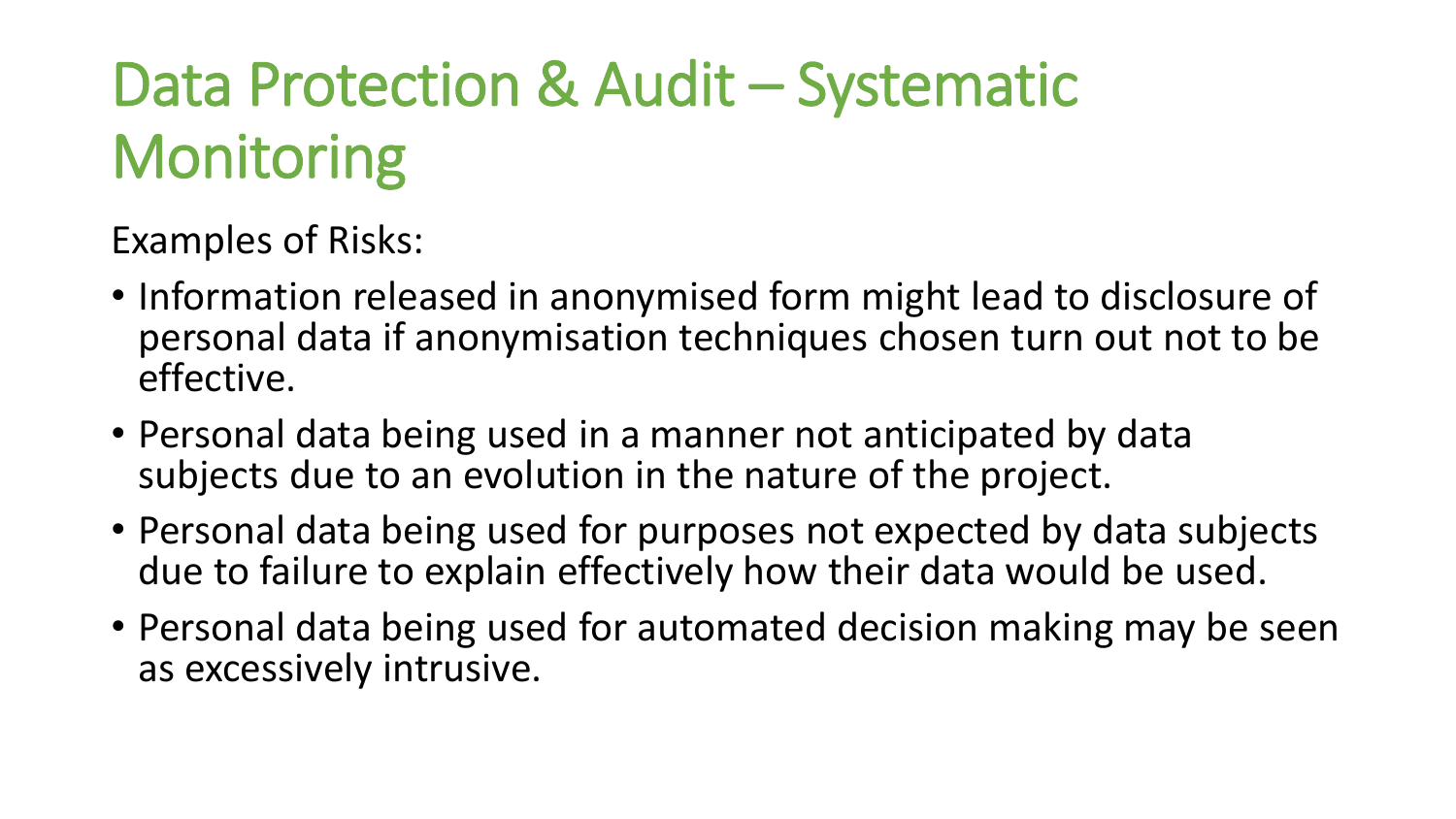- Merging of datasets may result in a data controller having far more information about individuals than anticipated by the individuals.
- Merging of datasets may inadvertently allow individuals to be identified from anonymised data.
- Use of technology capable of making visual or audio recordings may be unacceptably intrusive.
- Collection of data containing identifiers may prevent users from using a service anonymously.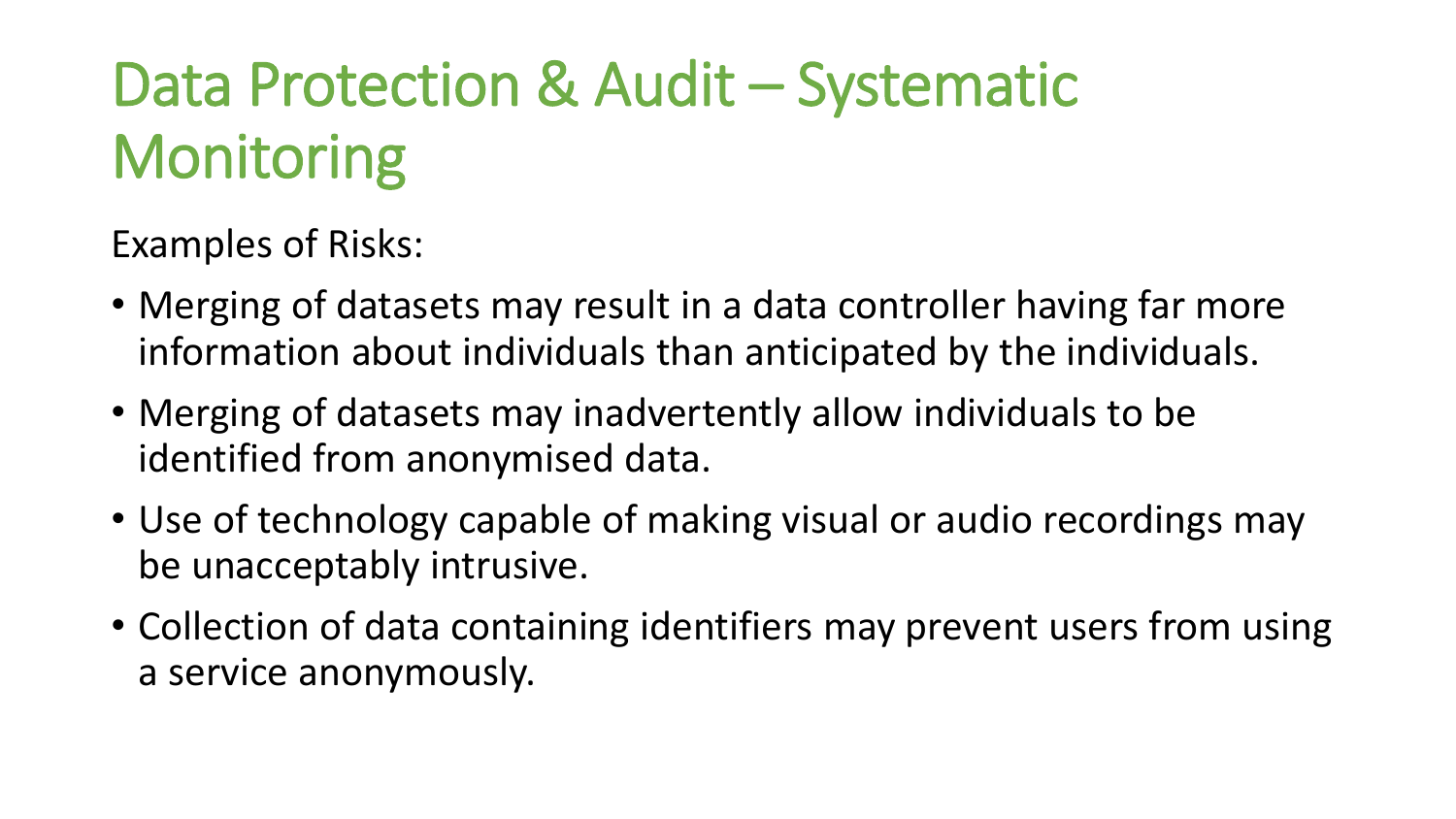- Data may be kept longer than required in the absence of appropriate policies.
- Data unnecessary for the project may be collected if appropriate policies not in place, leading to unnecessary risks.
- Data may be transferred to countries with inadequate data protection regimes.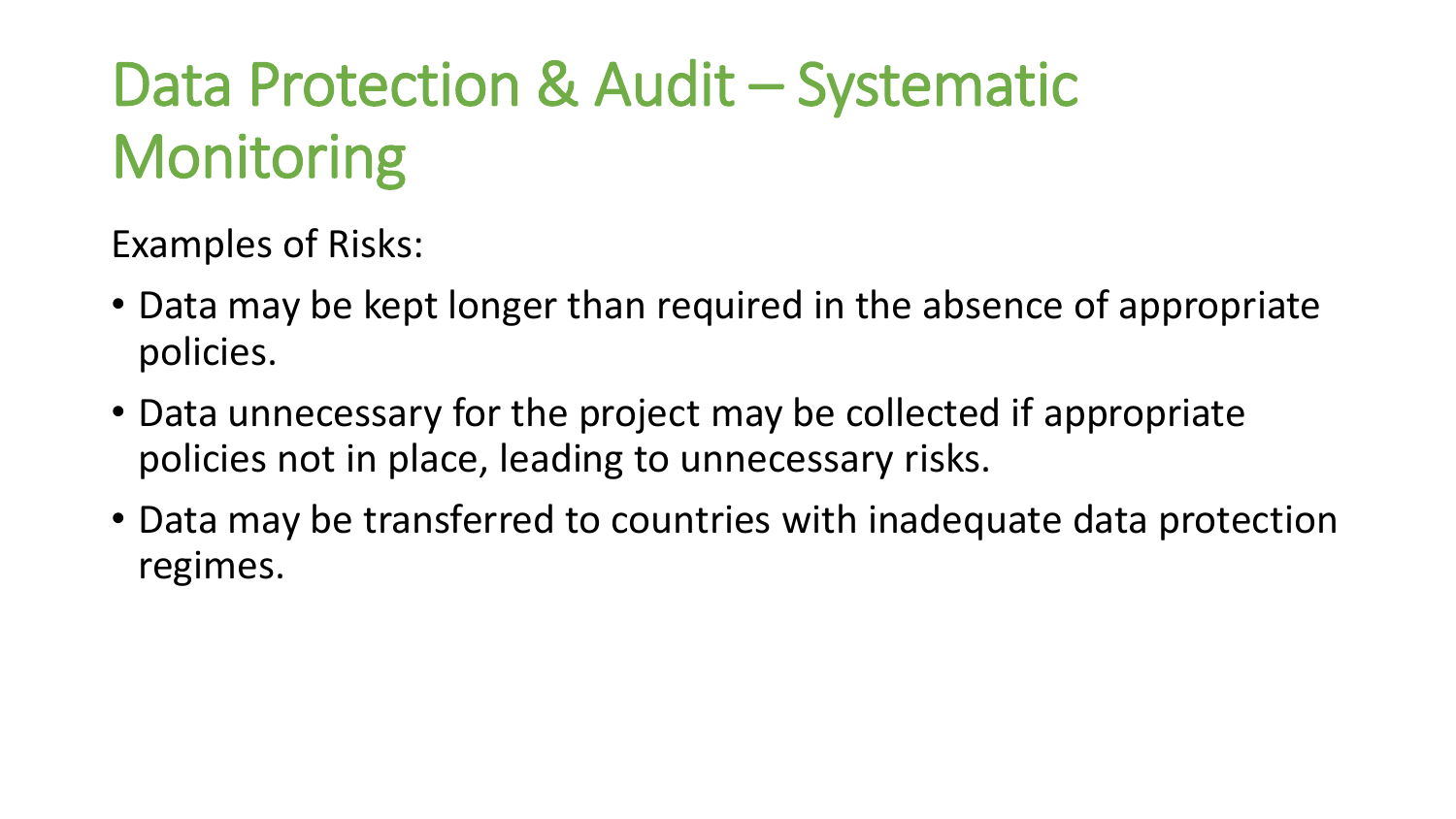Examples of Corporate Risks:

- Failure to comply with the GDPR may result in investigation, administrative fines, prosecution, or other sanctions. Failure to adequately conduct a DPIA where appropriate can itself be a breach of the GDPR.
- Data breaches or failure to live up to customer expectations regarding privacy and personal data are likely to cause reputational risk.
- Public distrust of your organisation's use of personal information may lead to a reluctance on the part of individuals to deal with your organisation.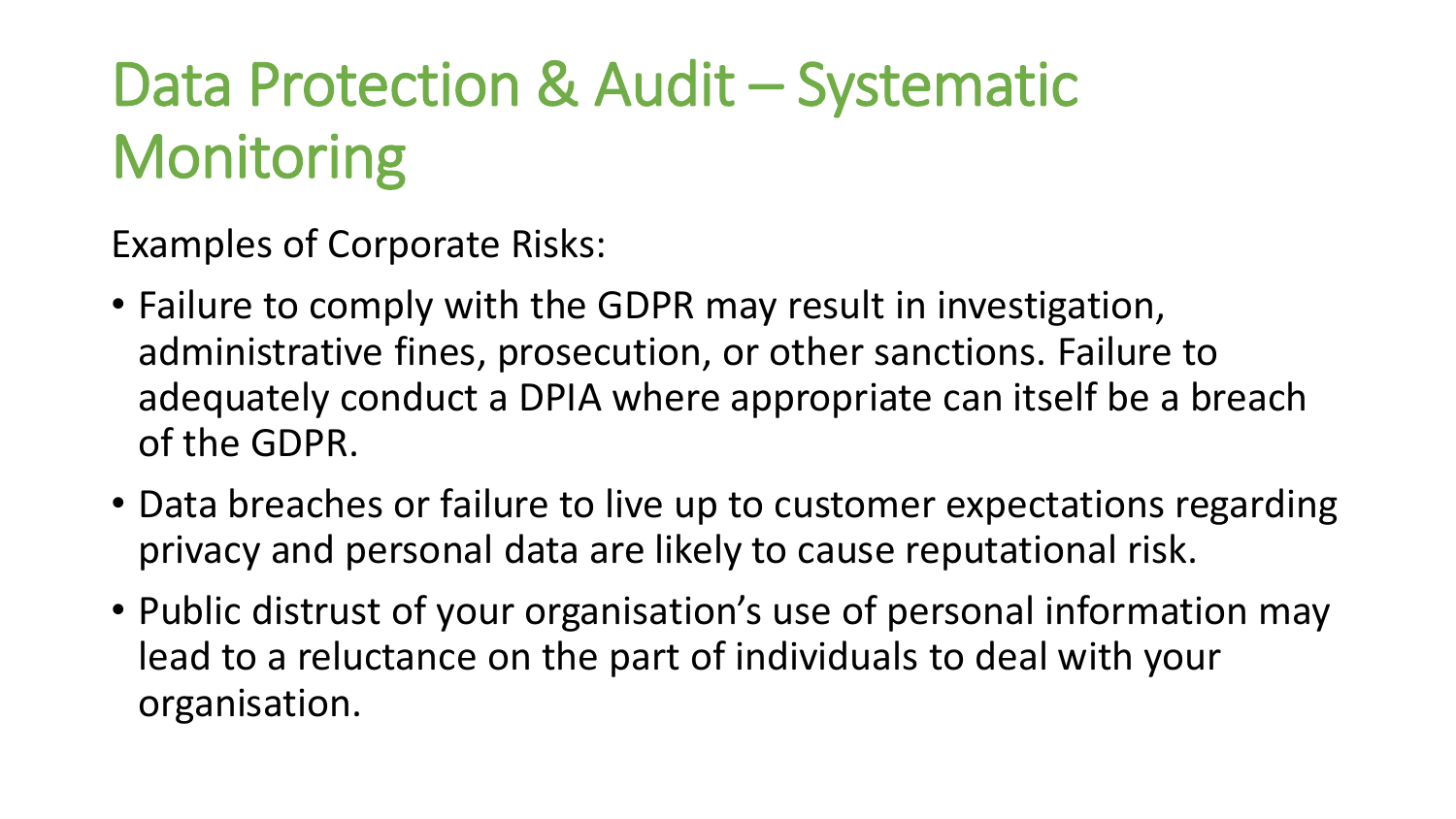Examples of Corporate Risks:

- Problems with project design identified late in the design process, or after completion, may be expensive and cumbersome to fix.
- Failure to manage how your company keeps and uses information can lead to inefficient duplication, or the expensive collection and storage of unnecessary information. Unnecessary processing and retention of information can also leave you at risk of non-compliance with the GDPR.
- Any harm caused to individuals by reason of mishandling of personal data may lead to claims for compensation against your organisation. Under the GDPR you may also be liable for non-material damage.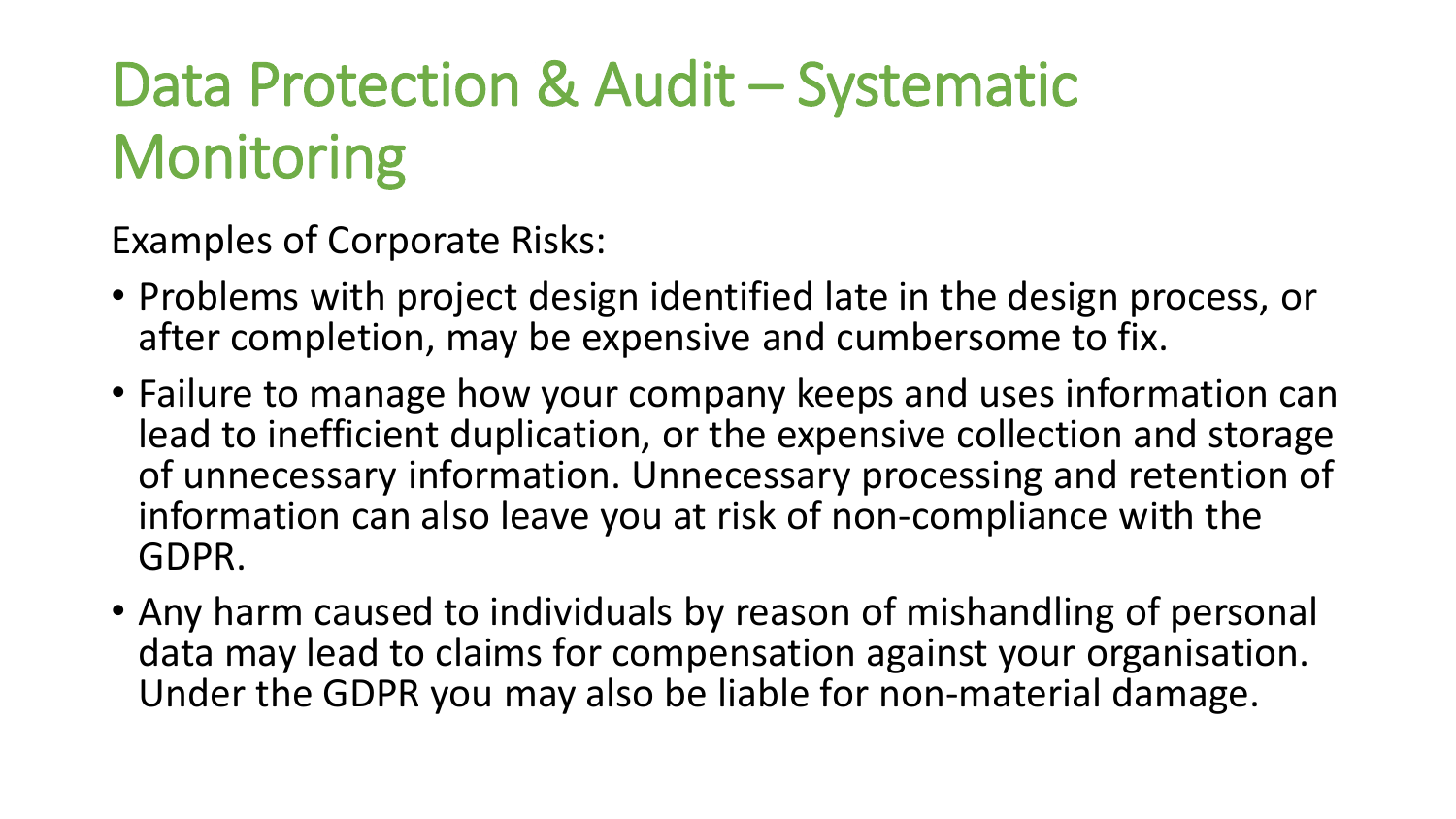Suggested data protection solutions to handle risks:

- Deciding not to collect or store particular types of information.
- Putting in place strict retention periods, designed to minimise the length of time that personal data is retained.
- Reviewing physical and/or IT security in your organisation or for a particular project team and making appropriate improvements where necessary.
- Conducting general or project-specific training to ensure that personal data is handled securely.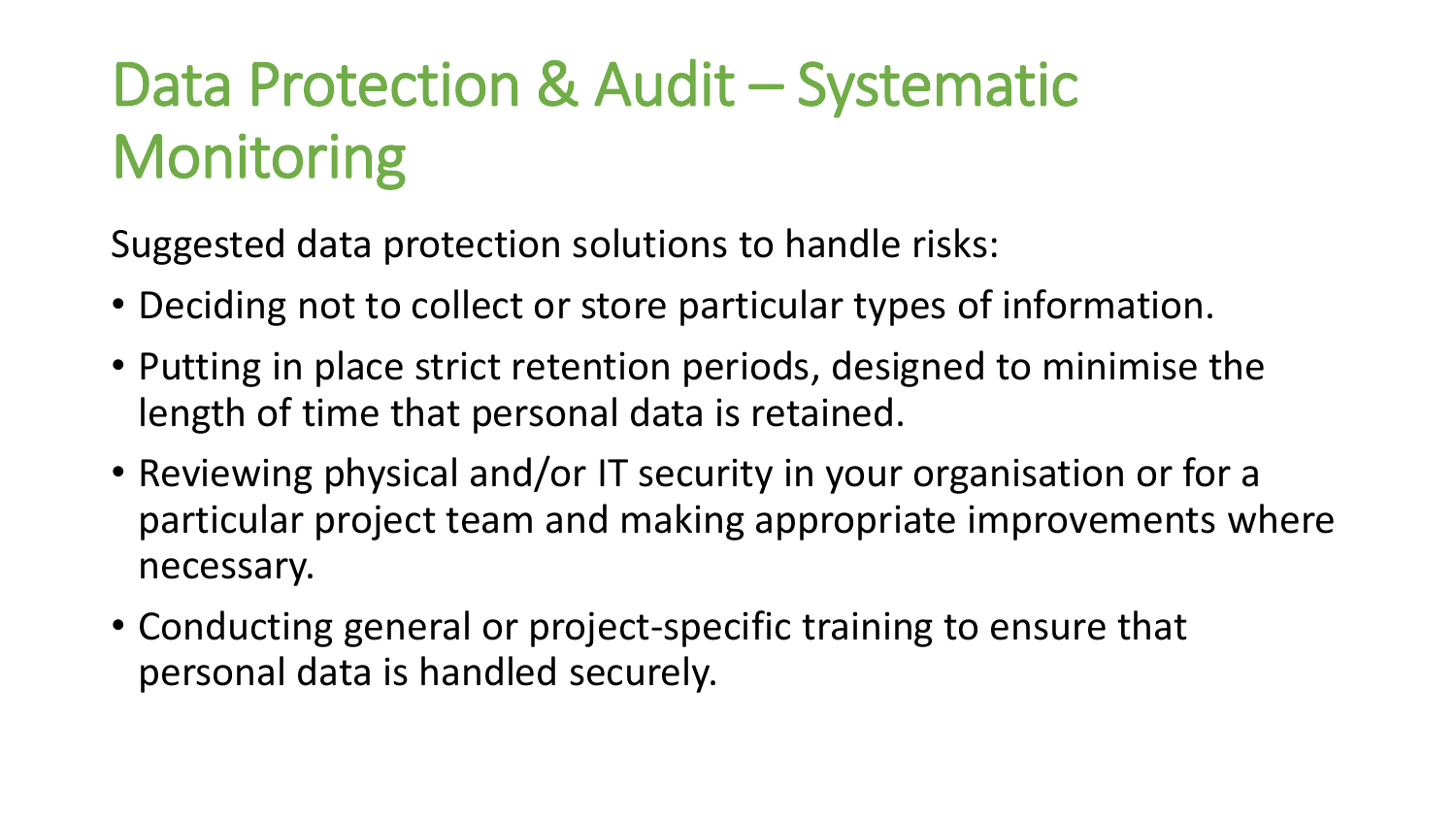Suggested data protection solutions to handle risks:

- Creating protocols for information handling within the project, and ensuring that all relevant staff are trained in operating under the protocol.
- Producing guidance for staff as reference point in the event of any uncertainty relating to the handling of information.
- Assessing the need for new IT systems to safely process and store the data, and providing staff with training in any new system adopted.
- Assessing the portability of using anonymised or pseudonymised data as part of the project to reduce identification risks, and developing an appropriate anonymisation protocol if the use of anonymised data is suitable.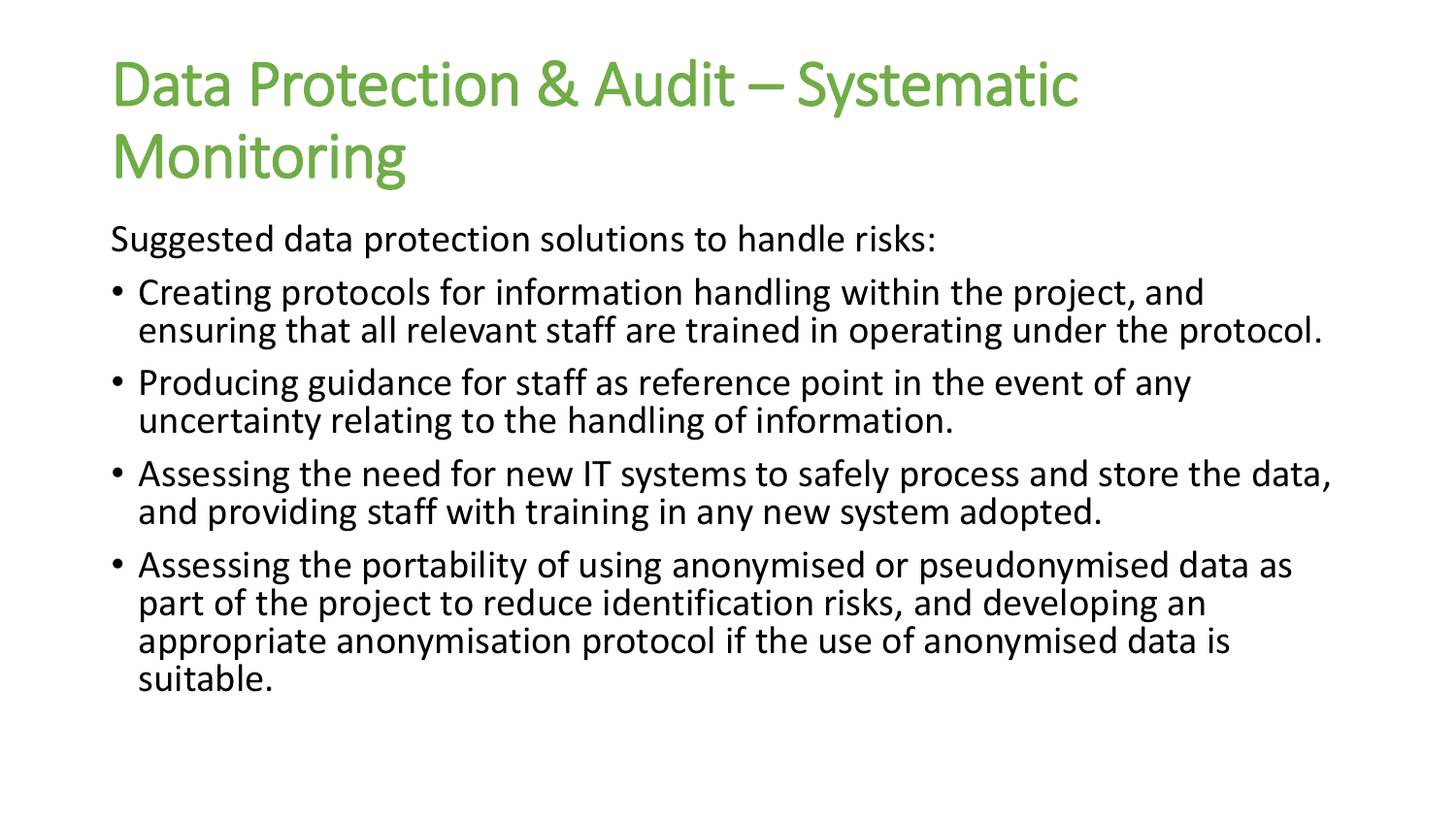Suggested data protection solutions to handle risks:

- Ensuring that individuals are fully informed about how their information will be used.
- Providing a contact point for individuals to raise any concerns they may have with your organisation.
- If you are using external data processors, selecting appropriately experienced data processors and putting in place legal arrangements to ensure compliance with data protection legislation.
- Deciding not to proceed with a particular element of a project if the data privacy risks associated with it are inescapable and the benefits expected from this part of the project cannot justify those risks.